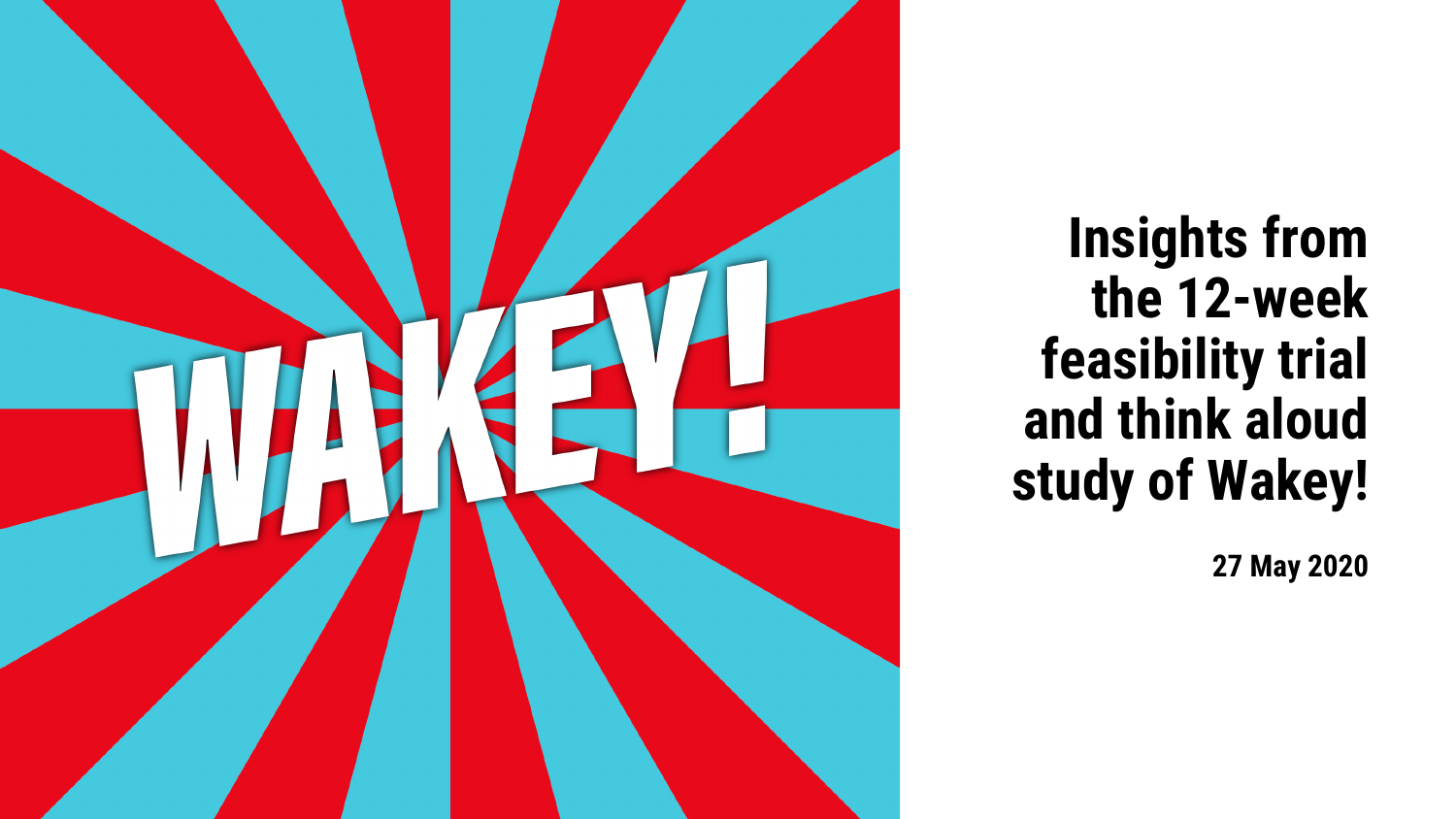### **What is Wakey!?**

- Wakey! App is an interactive, personalised, mental well-being platform, with a 9-minute edu-tainment show designed to be used as an alternative to an alarm clock that is available each weekday morning.
- Wakey! was launched on 20th of January and it aims to increase access to wellbeing support to lower socio-economic groups who have traditionally been excluded from the design and evaluation of digital mental health interventions.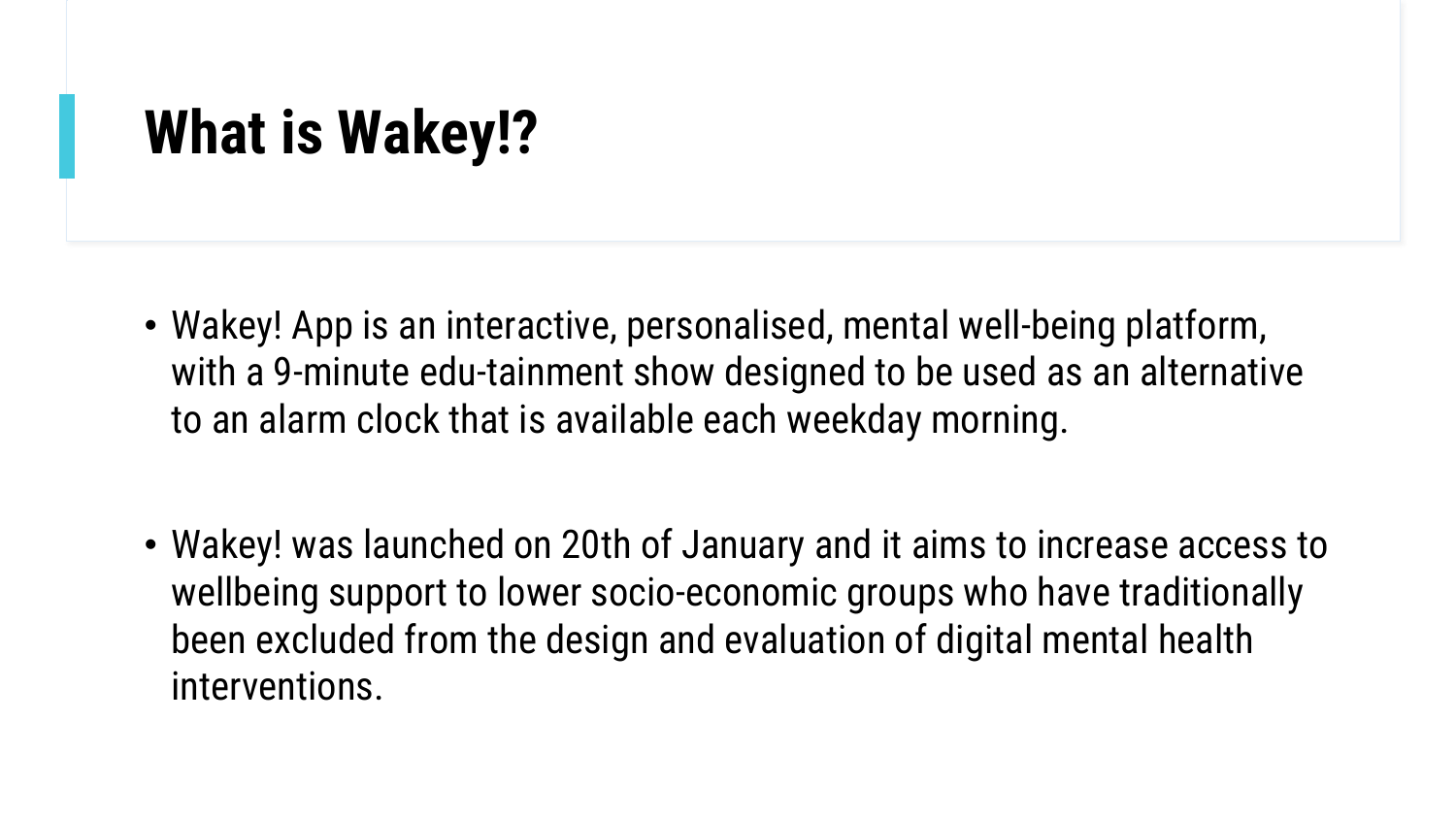# **Feasibility trial**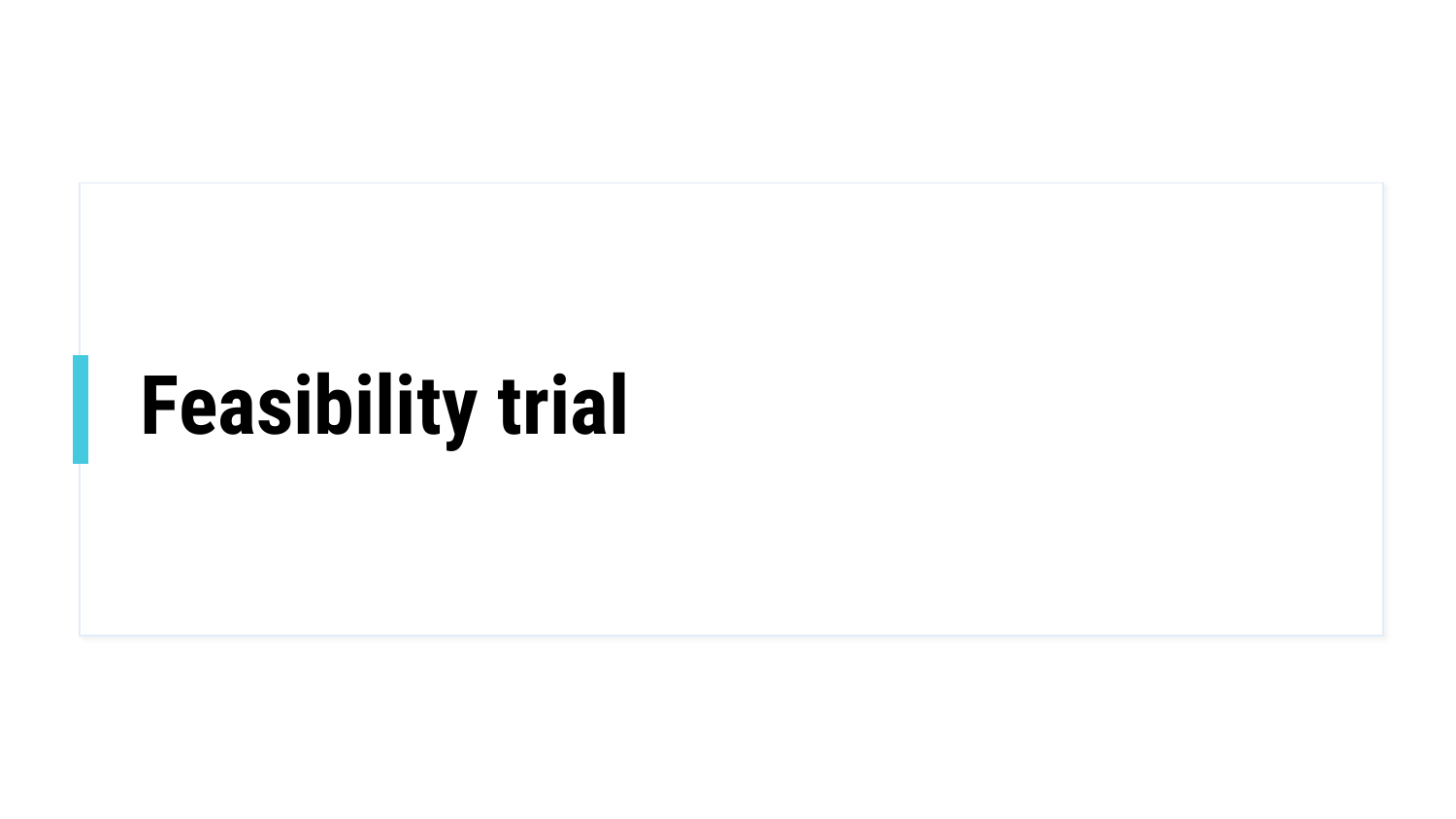# **Overview of the study (17 Jan – 10 Apr 2020)**

- A 12-week single-arm mixed-methods feasibility trial: including the collection of engagement data, data exploring the impact of the use of Wakey! on 6 health outcomes and qualitative data to explore participant's experiences of using Wakey!
	- A small nested randomised controlled trial (RCT) was undertaken to establish whether additional content could improve sleep scores.
- Think aloud interviews with people from the Borough of Lambeth & Southwark): with the aim of establishing the usability of the Wakey! in the target users (people from lower socio-economic groups). Findings from this study fed back into iterative usability changes that were made to Wakey! during the 12-week trial.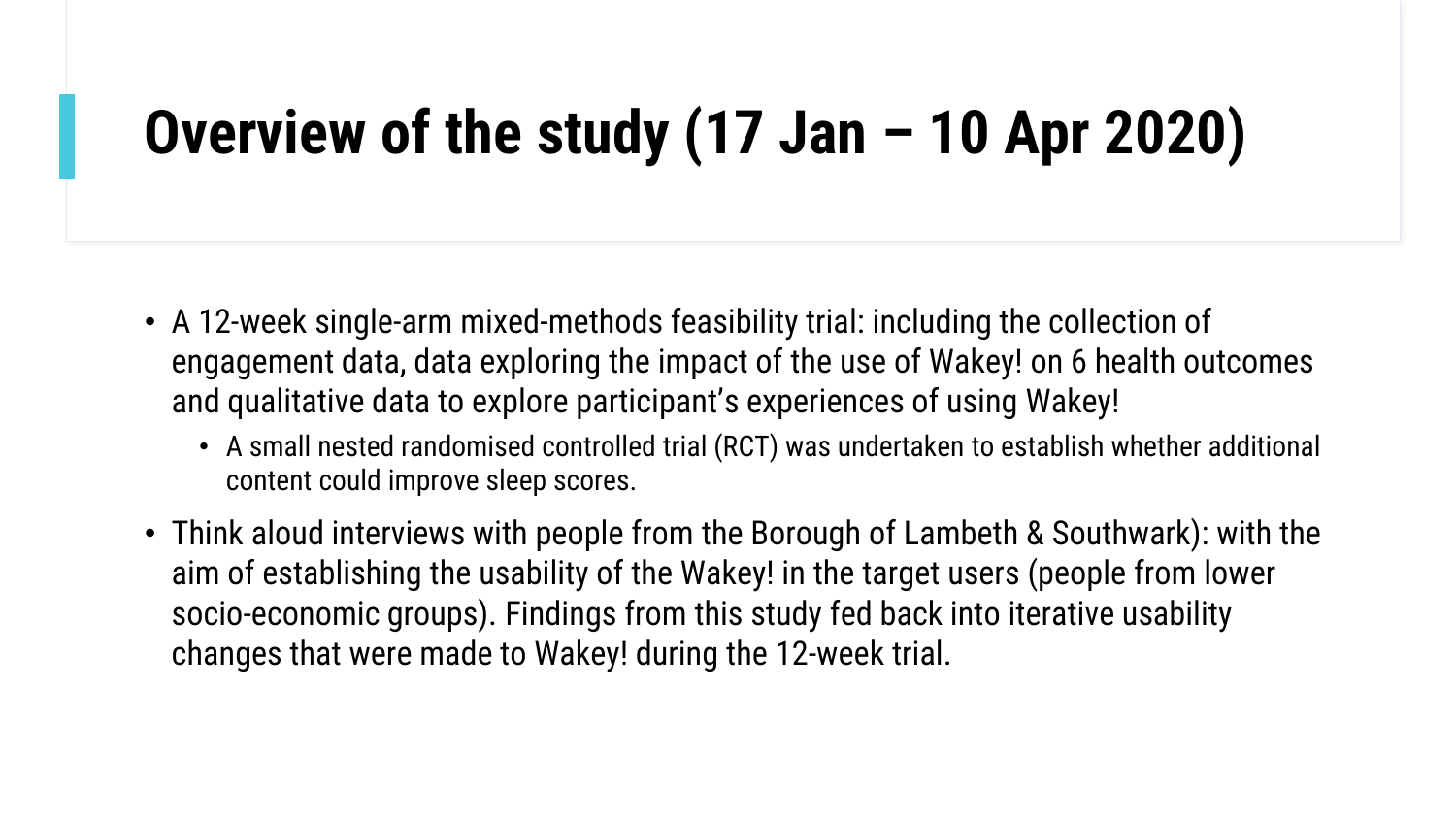# **Primary and secondary objectives of the study**

- Primary objectives:
	- To assess participant's engagement with the app over the 12-week study period
	- To assess how many people downloaded and used the app in the target population
- Secondary objectives:
	- To explore efficacy data on Office for National Statistics well-being outcomes, sleep and self-efficacy outcomes and to see if there were any changes throughout the study period
	- To explore, quantitatively and qualitatively, participants' experiences of using Wakey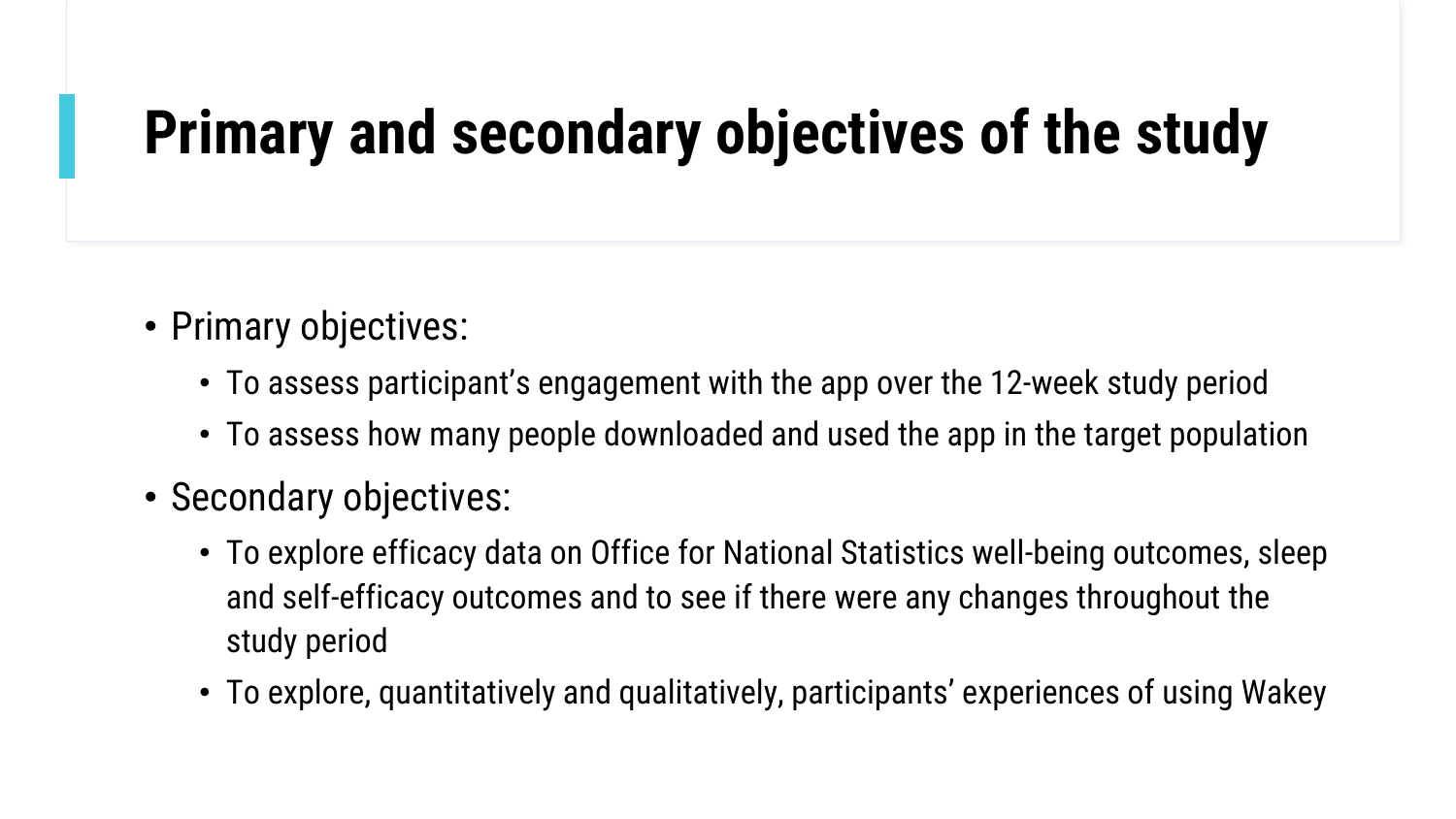#### **The sample**

• 5928 people downloaded Wakey! during the trial period

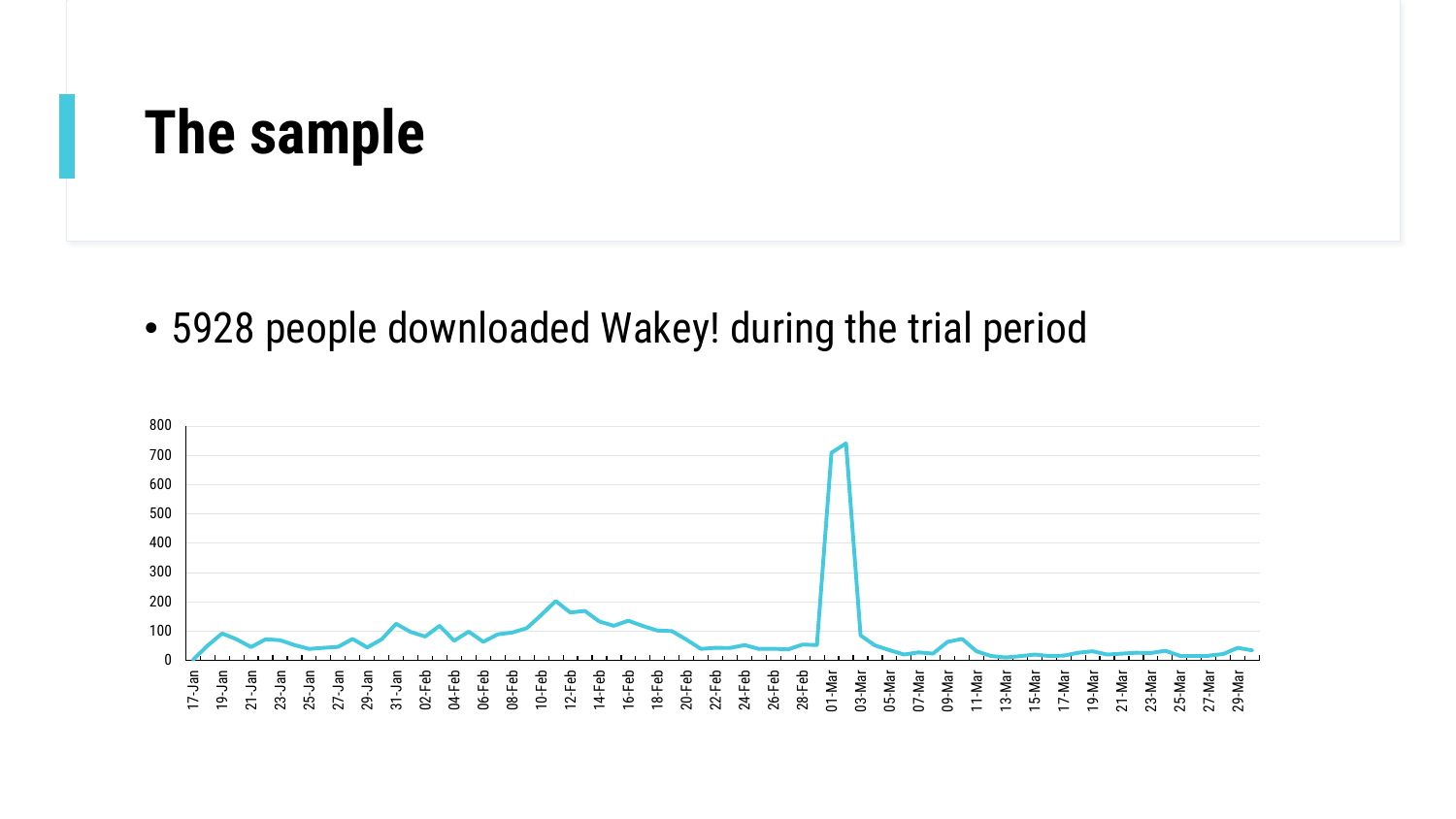### **The sample**

- 1935 people were excluded because they did not meet the inclusion criteria
	- were ≥18 years old
	- had created the account at least 2 weeks before the end of the study
	- had seen at least 1 episode or the Welcome video
- leaving a sample of **3993 participants**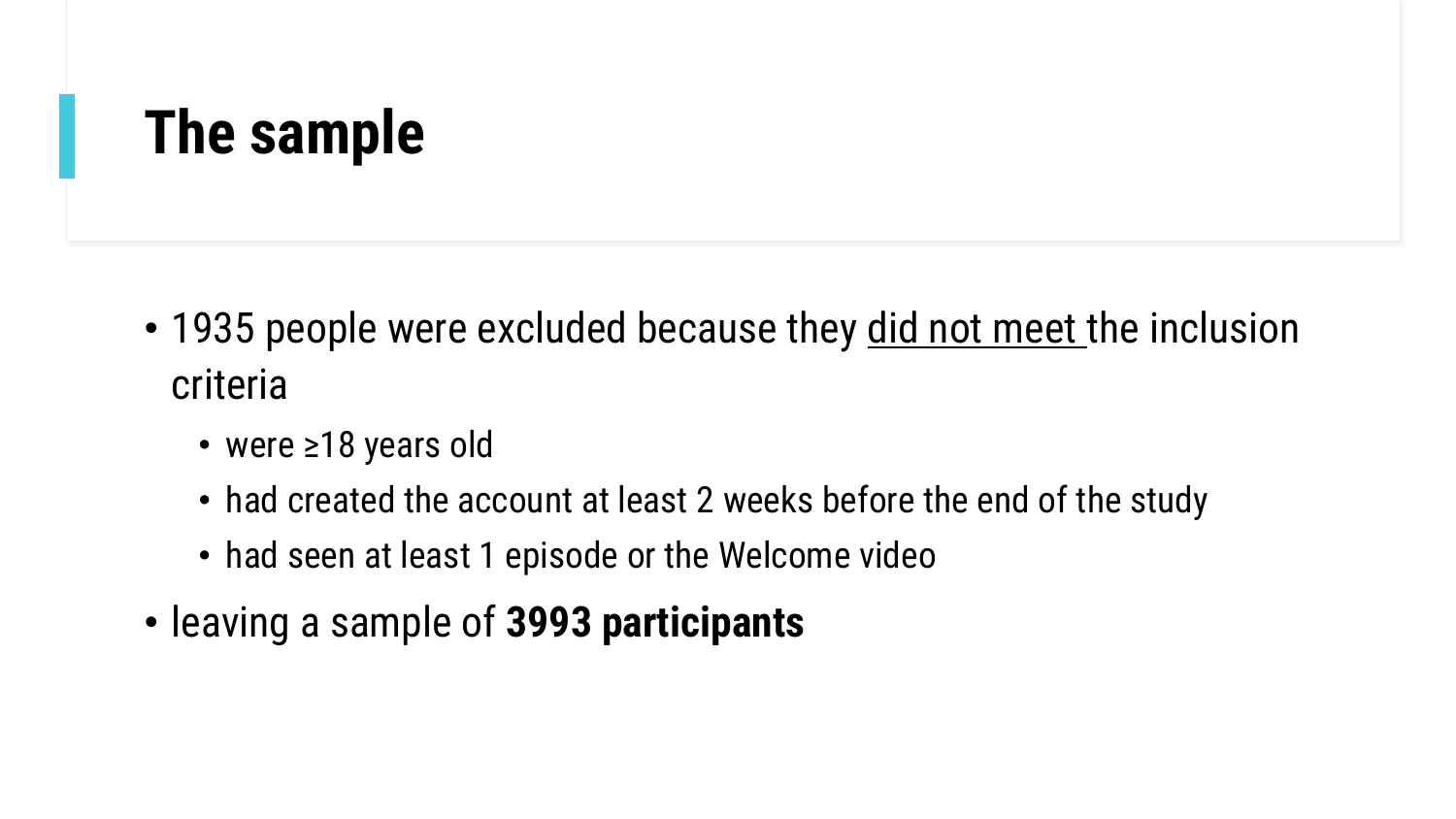# **Excluded people**

- A higher proportion of the excluded group were:
	- female (63% included vs 72% excluded group),
	- in the youngest age group (18–24 16% included vs 20% excluded group)
- They were less likely to be:
	- employed (63% included vs 58% excluded group)
	- in the highest NS-SEC group\* (higher managerial, administrative and professional occupations) (14% excluded vs 19% included group)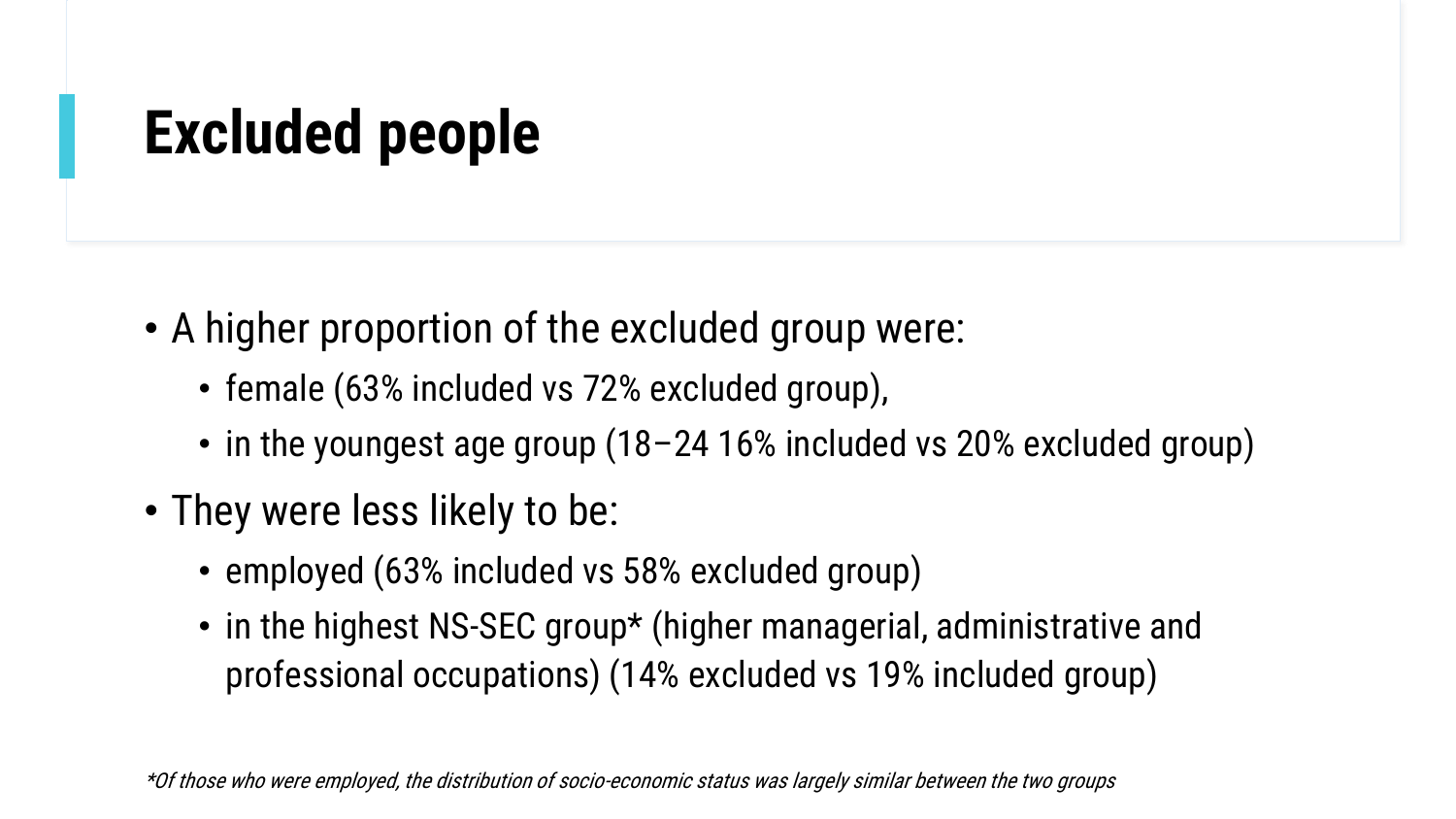### **Included people – user distribution by gender\***

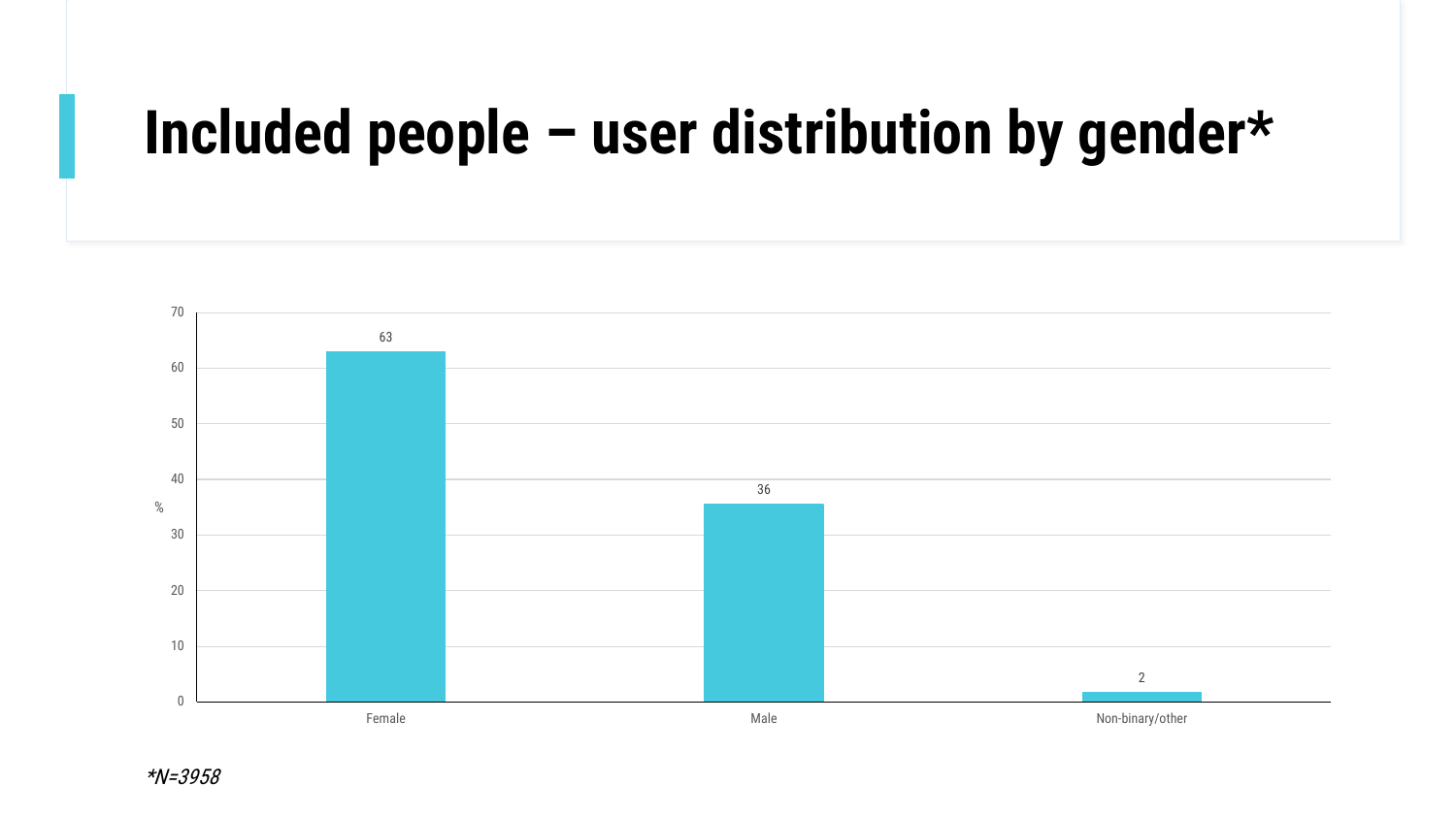#### **Included people – user distribution by age\***

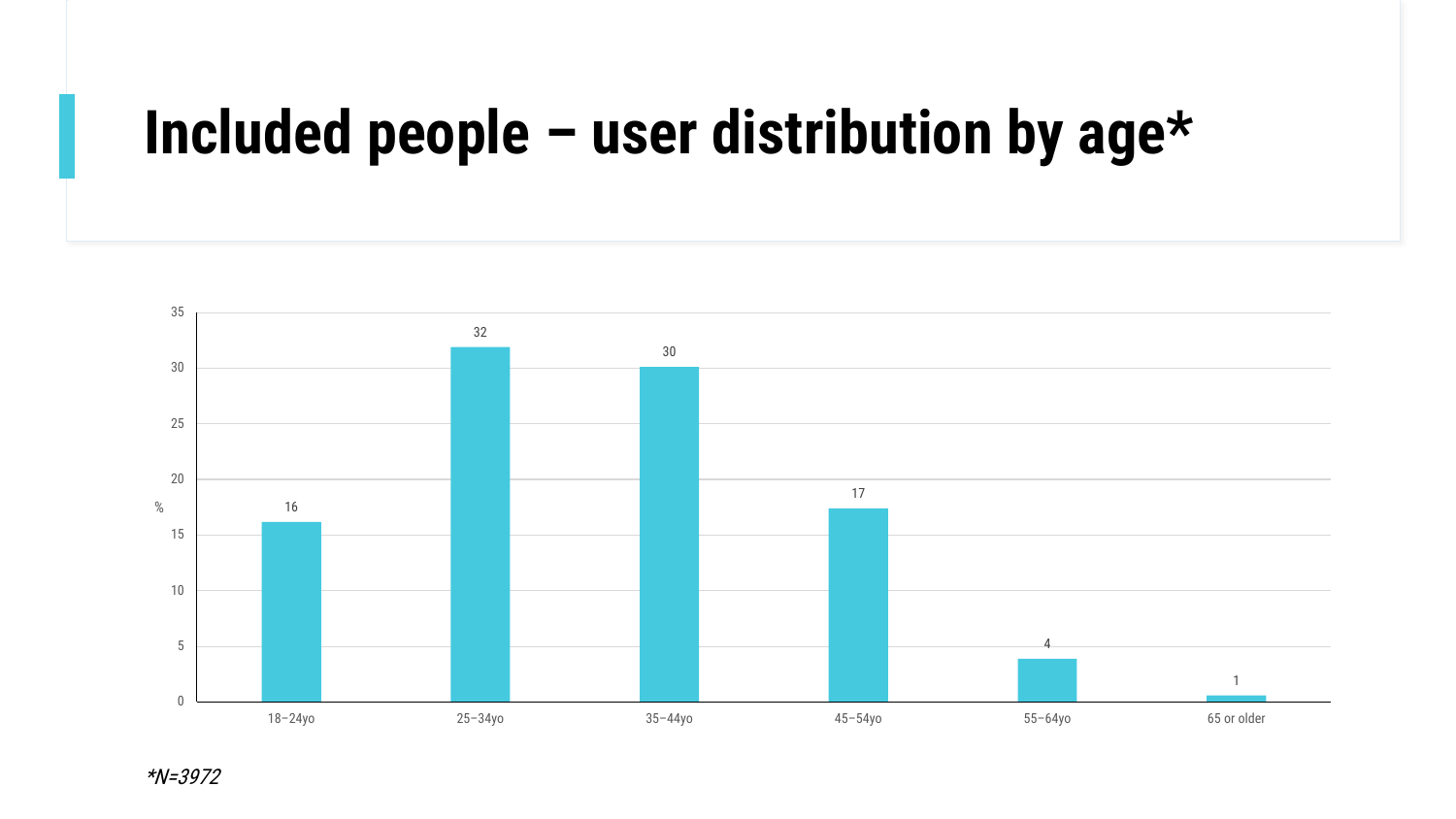#### **Included people – user distribution by occupation\***

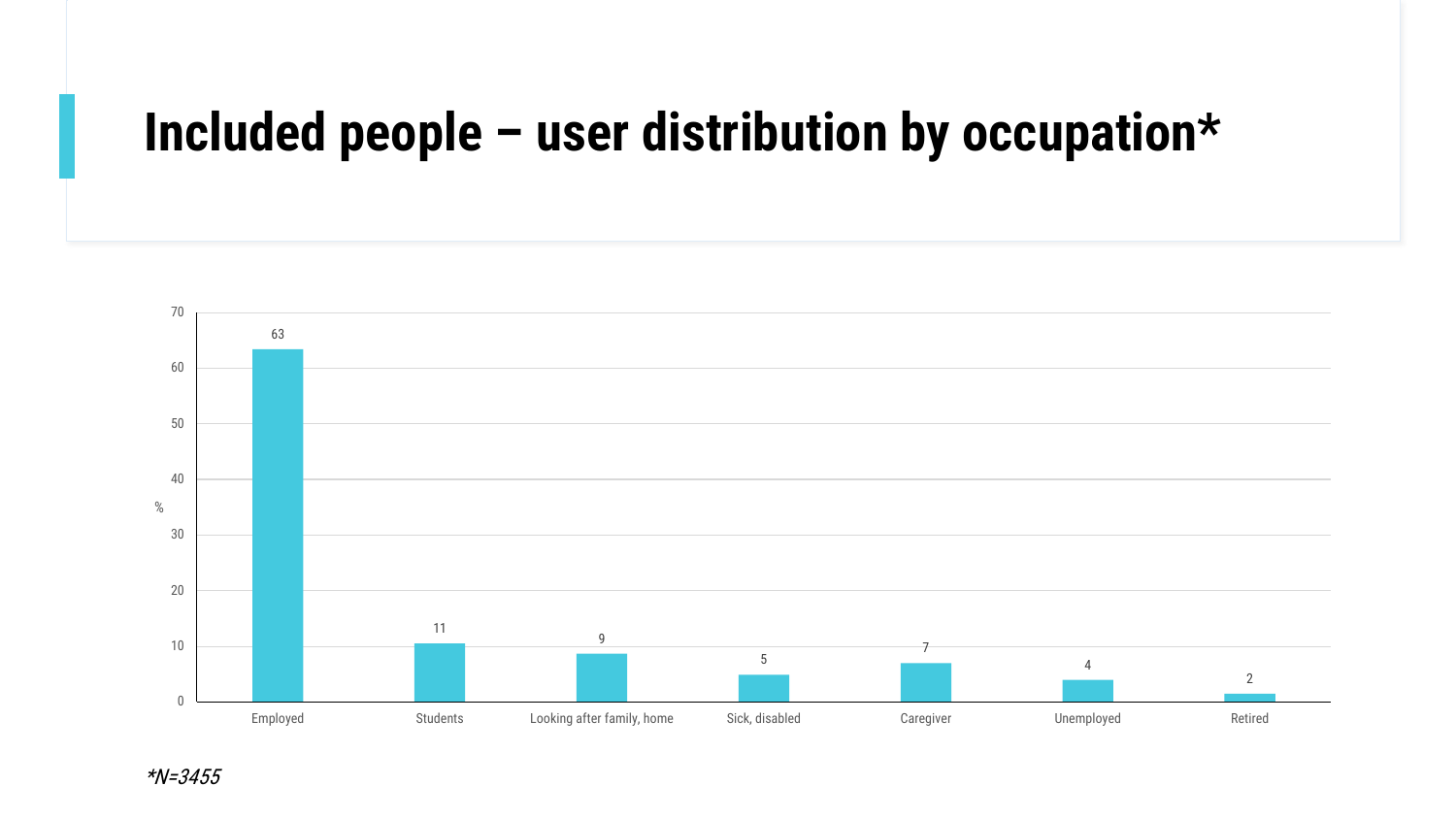#### **TOP 10 jobs in employment (50% of the employed people)**

- Among the 2191 people who were employed:
	- teachers (11.6%)
	- administrators (9.1%)
	- sales assistants (7.5%)
	- nurses  $(6.4%)$
	- operations managers (3.3%)
	- managing directors (3.0%)
	- cleaners (3.0%)
	- office managers (2.9%)
	- sales managers (2.7%)
	- designers (2.5%)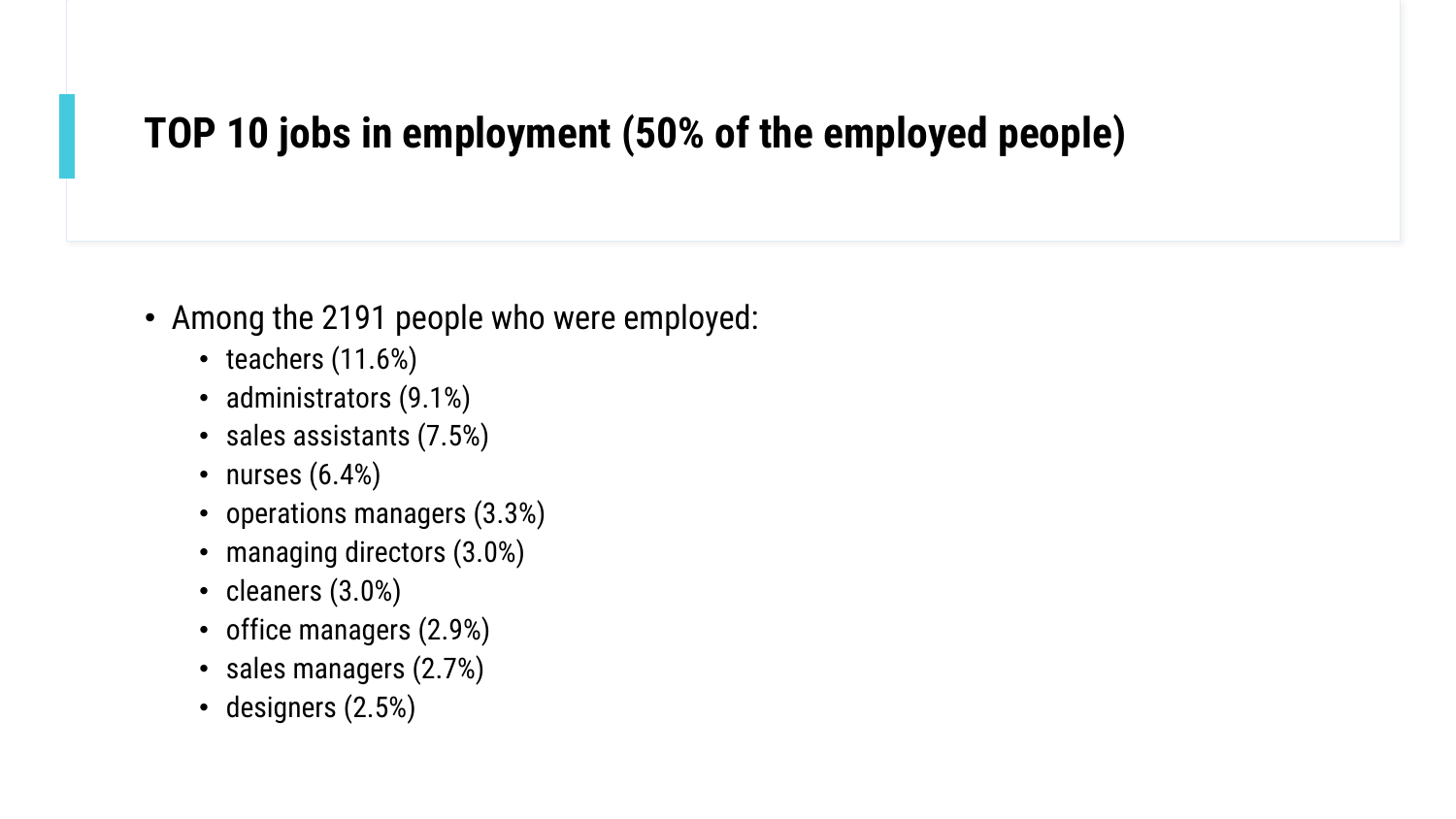# **Engagement**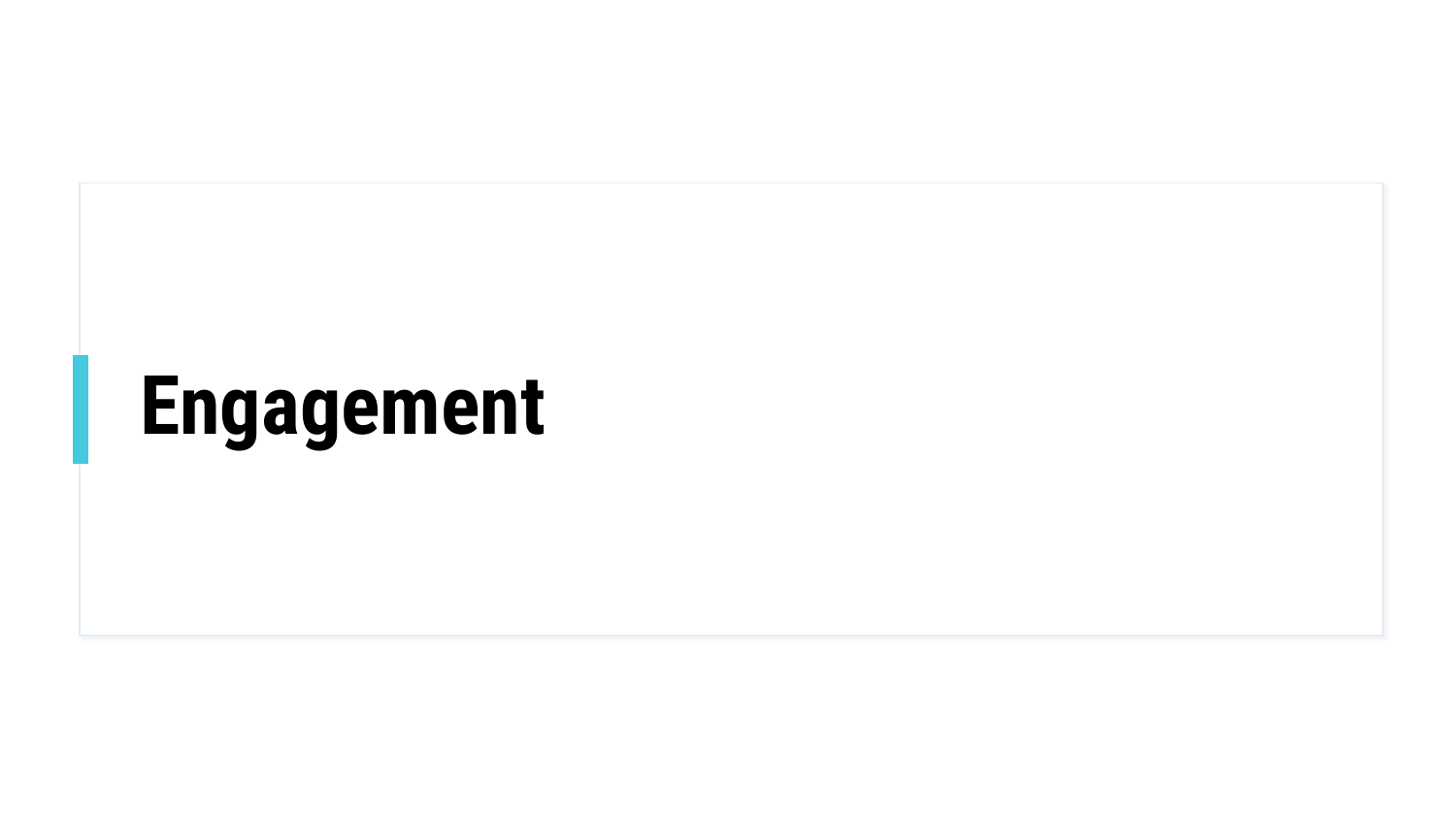#### **The number and percentage of users\* who watched livestream and/or archived episodes**

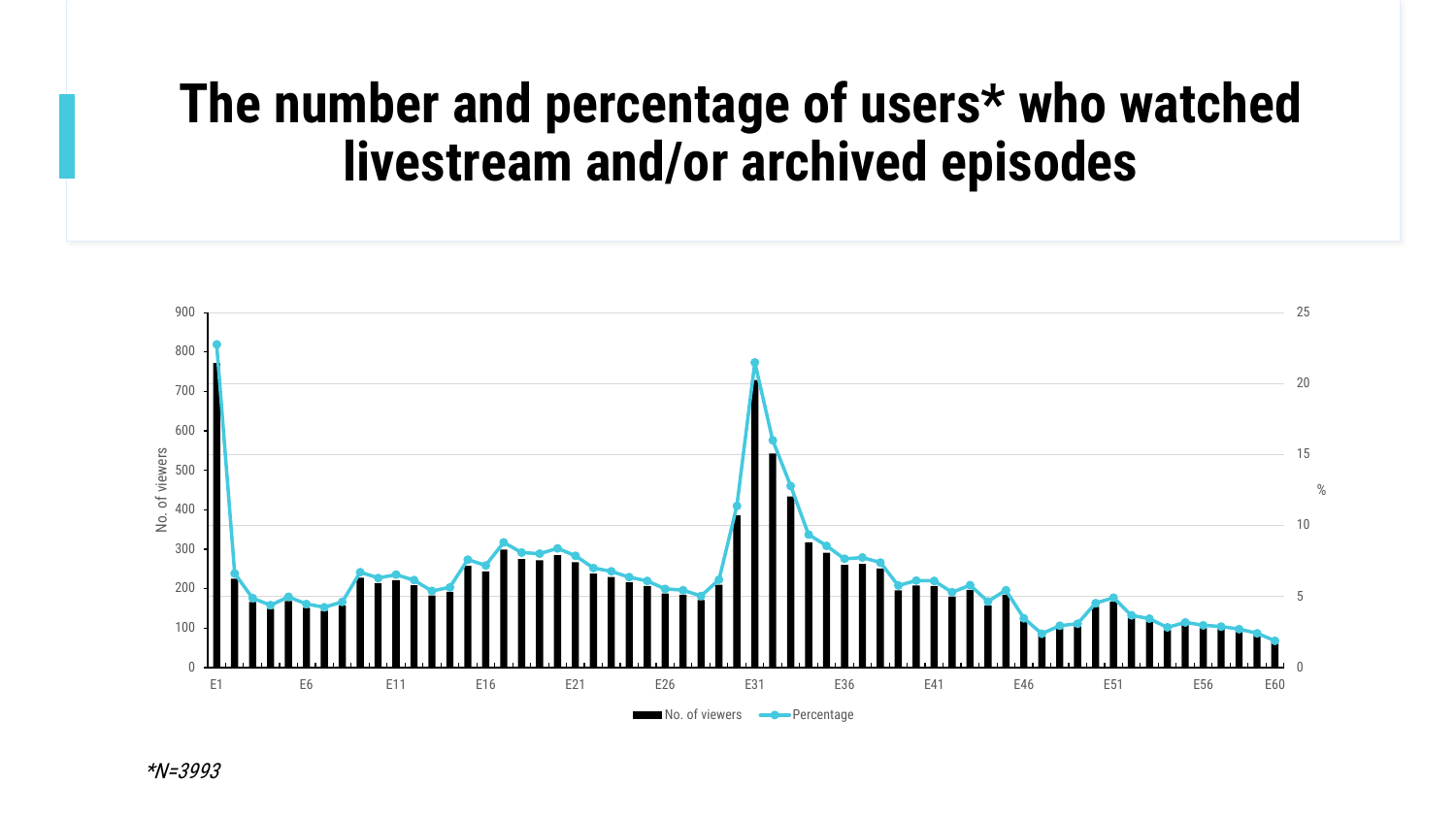#### **The entertainment value of episodes on a 10-point scale by themed weeks**

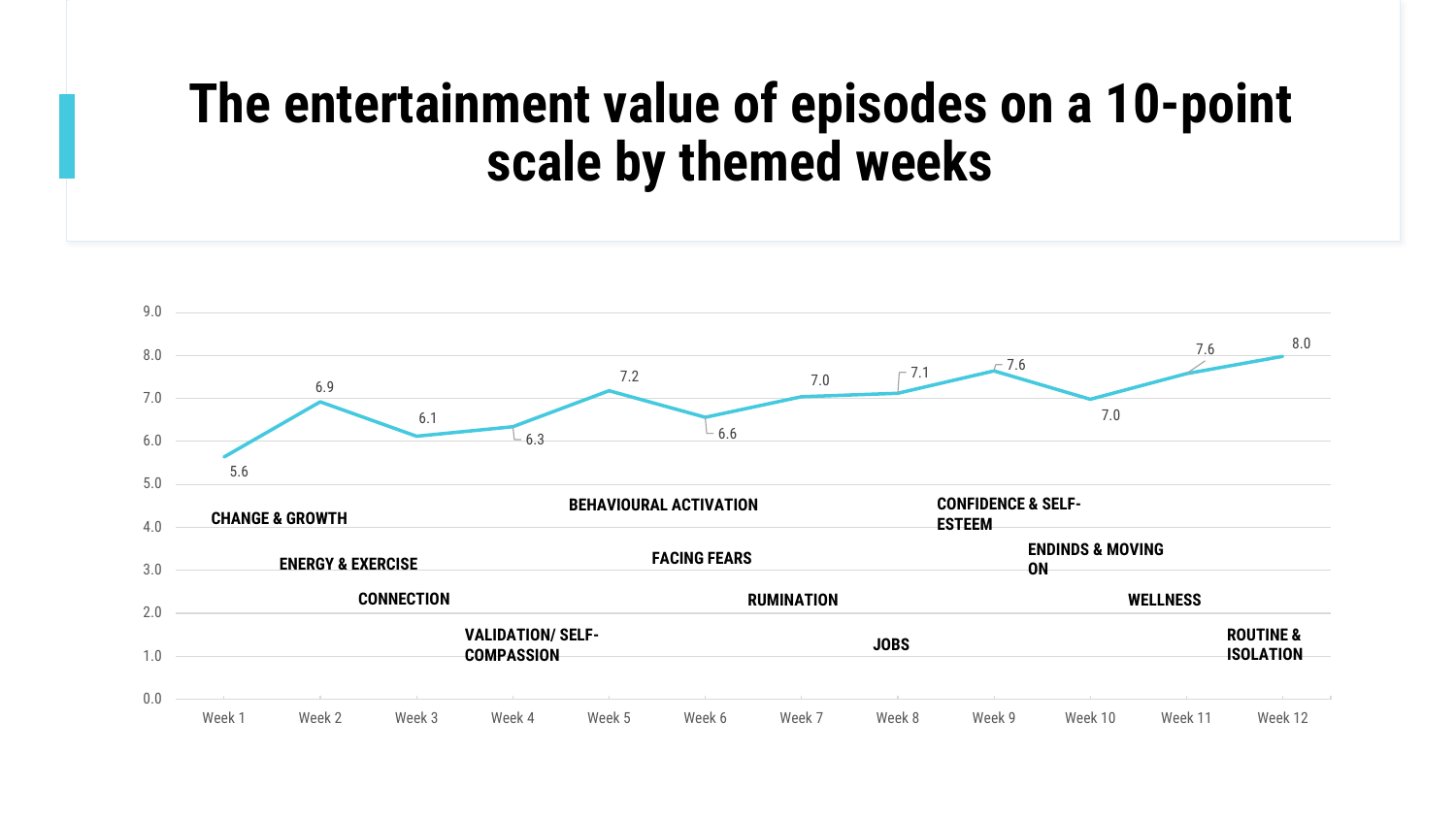#### **User segmentation (N=3993)**



■ Inactive Became inactive Irregular Bengaged - 20-39% Bengaged - 40-59% Bengaged - ≥60%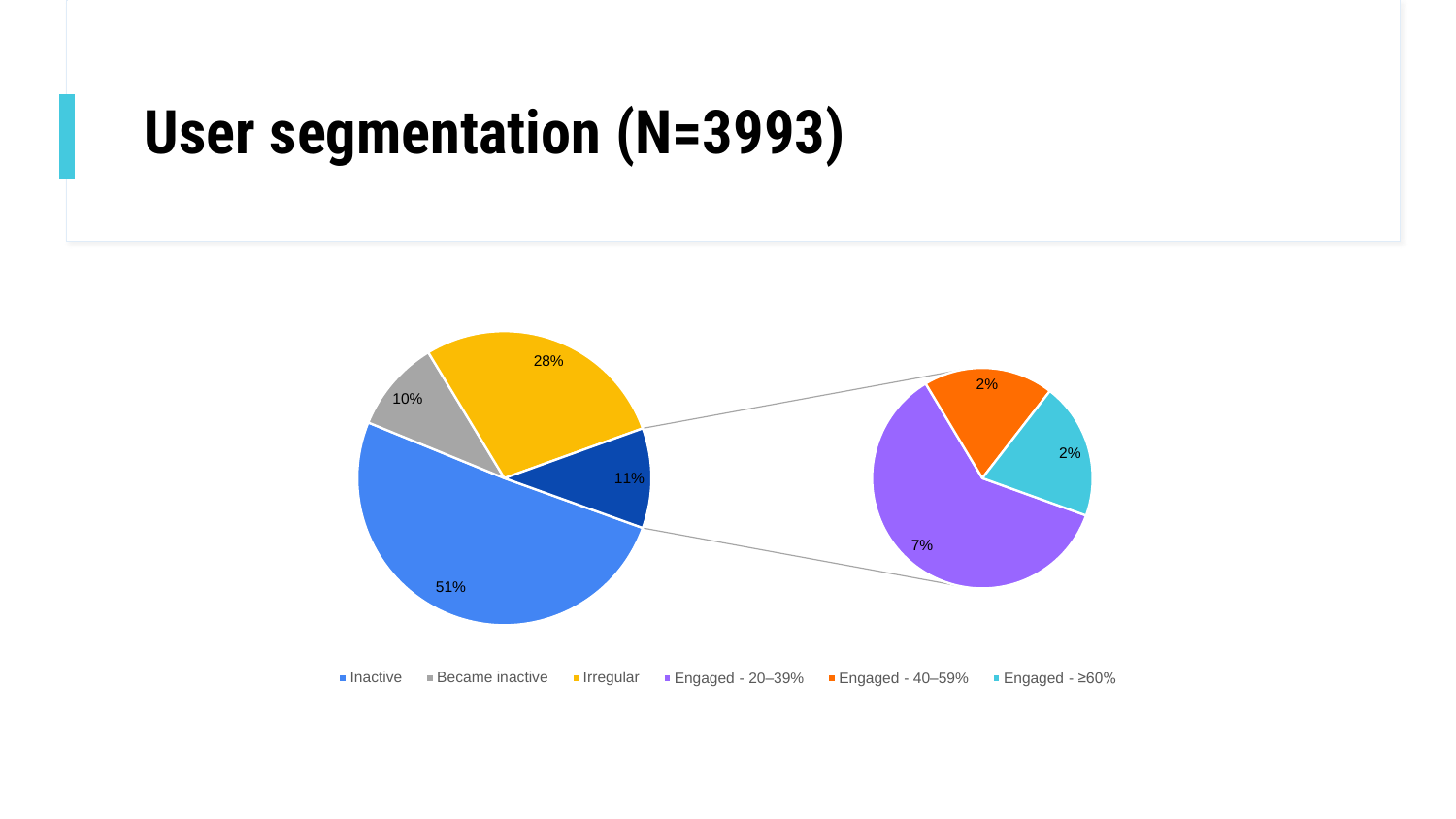# **Predictors of being an engaged user**

- Higher average entertainment score for the episodes
- Higher average daily sleep score
- Joining the study in the later weeks of the trial
- Higher baseline report of sleep quality
- No evidence of a difference in engagement by any social characteristics (age range, gender, socio-economic status)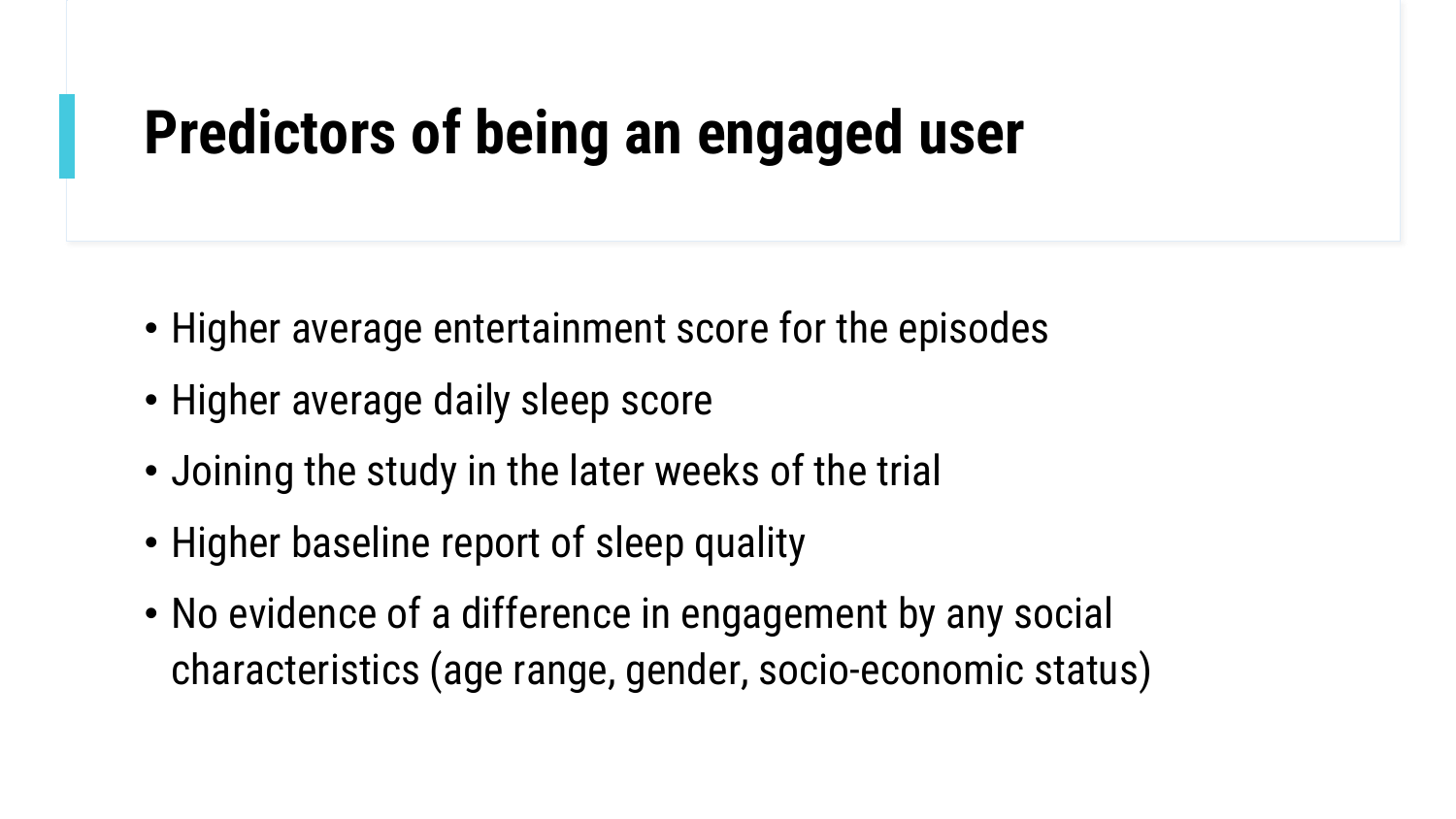# **Effectiveness of Wakey!**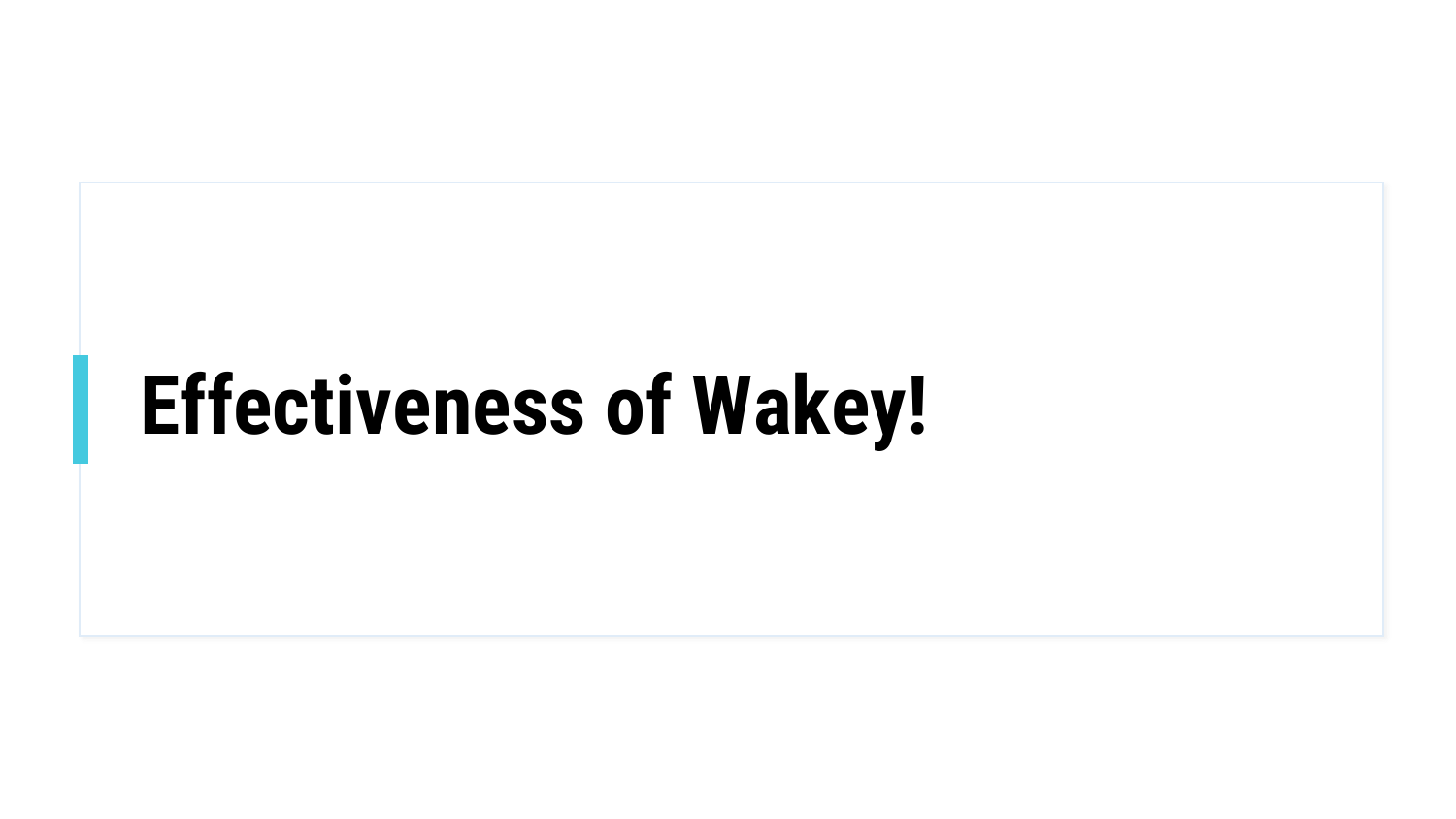#### **Improvements in health outcomes**

- Wakey! users who provided follow-up data demonstrated improvements on four of the six health outcomes:
	- life satisfaction (n=230)
	- ease of getting out of bed in the morning (n=230)
	- feeling that life was worthwhile (n=230)
	- self-efficacy (n=158)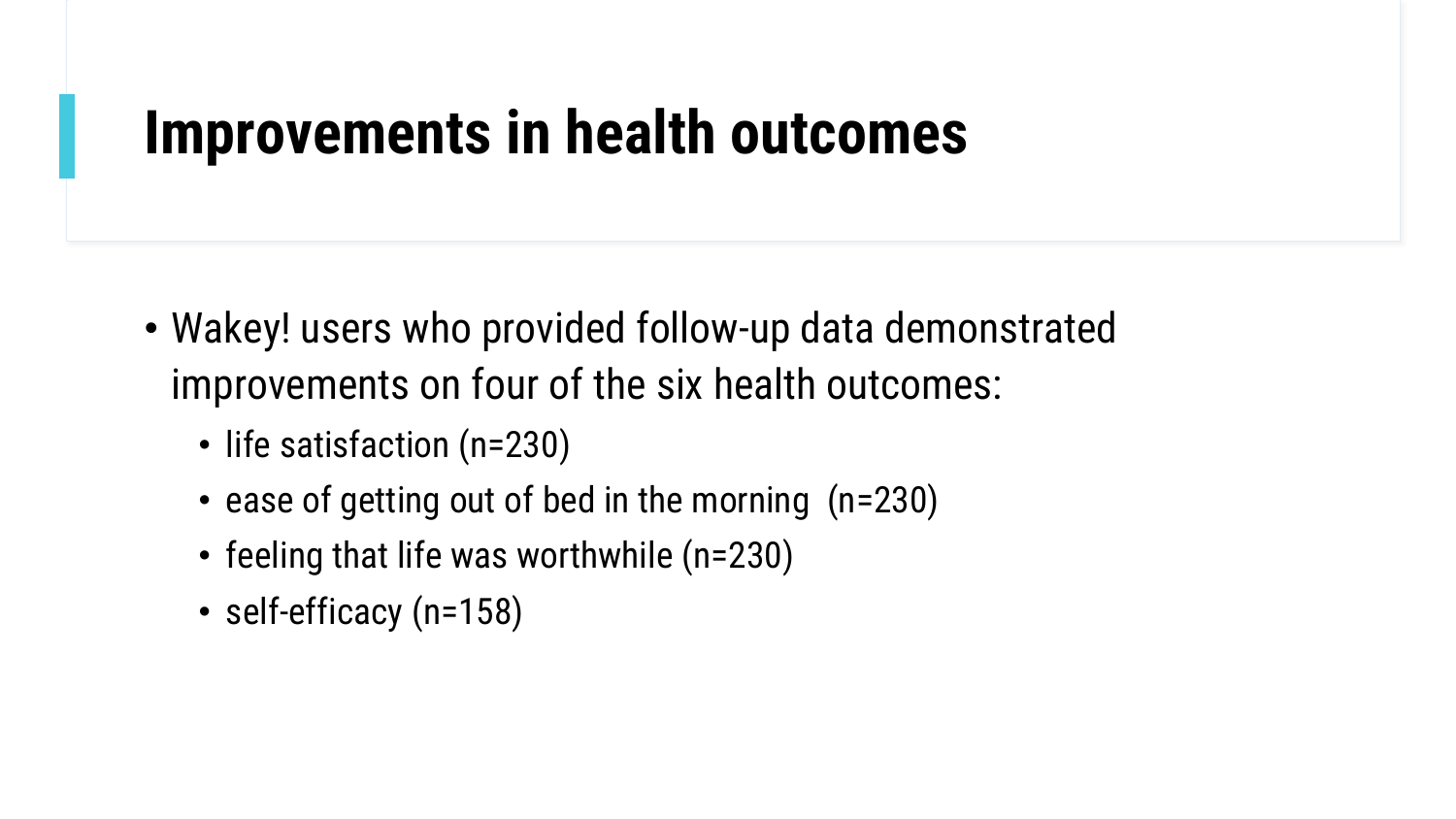# **Predictors of improvement**

- Life satisfaction: lower self-efficacy scores at baseline were strongly associated with improvements in life satisfaction
- Life being worthwhile: lower baseline sleep quality and lower socio-economic\* status were associated with improvements in life being worthwhile
- Happiness: participants who reported improved happiness had watched more episodes of Wakey!
- Anxiety: entering the study more recently predicted improvements in anxiety
- Self-efficacy: those with lower baseline score for whether life was worthwhile showed greater improvements
- Sleep: those who watched more archived episodes and reported a lower score for life is worthwhile at baseline showed greater improvements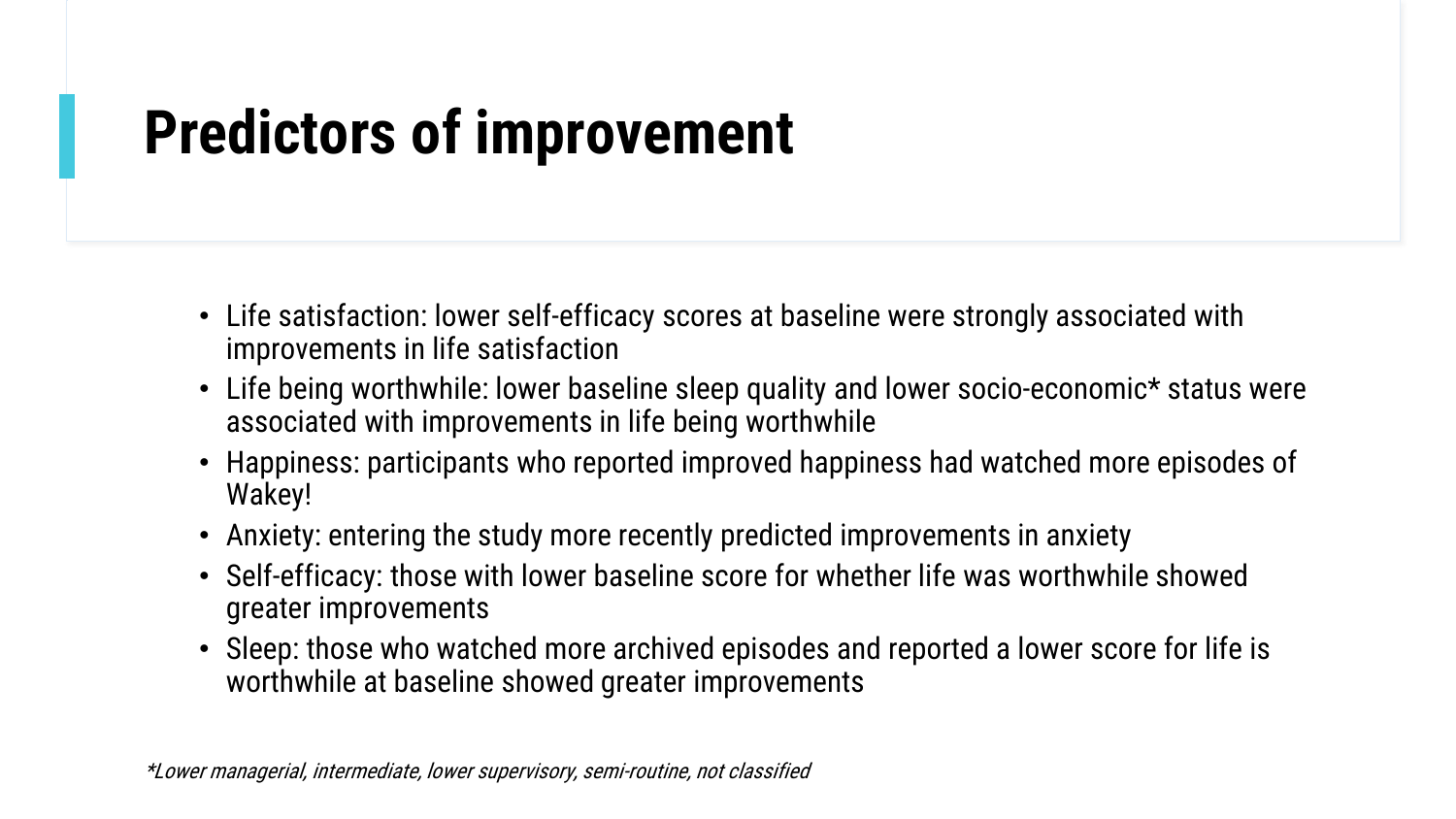# **Sub-study of prescribed sleep content**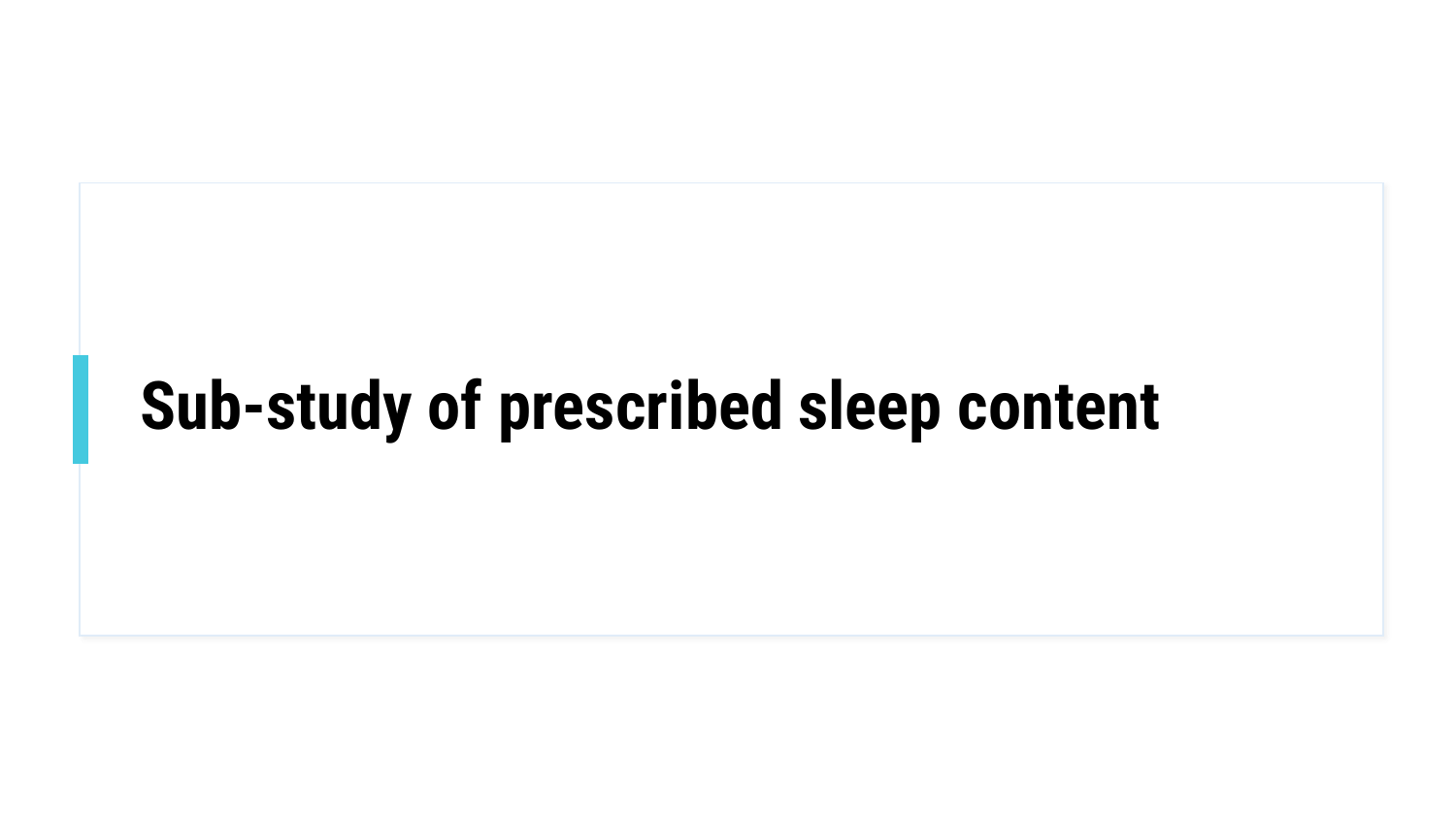#### **The sample**

- People were included if:
	- they had answered both baseline and at least one daily question regarding their ease of getting up in the morning (i.e. sleep score),
	- they had seen at least two episodes of Wakey in weeks 8 and 9 (i.e. had been active during the two weeks before the sub-study),
	- their sleep score was not already high (i.e. 9 or 10 on a 0-10 scale).
- In total, 176 people were included and 91 received the content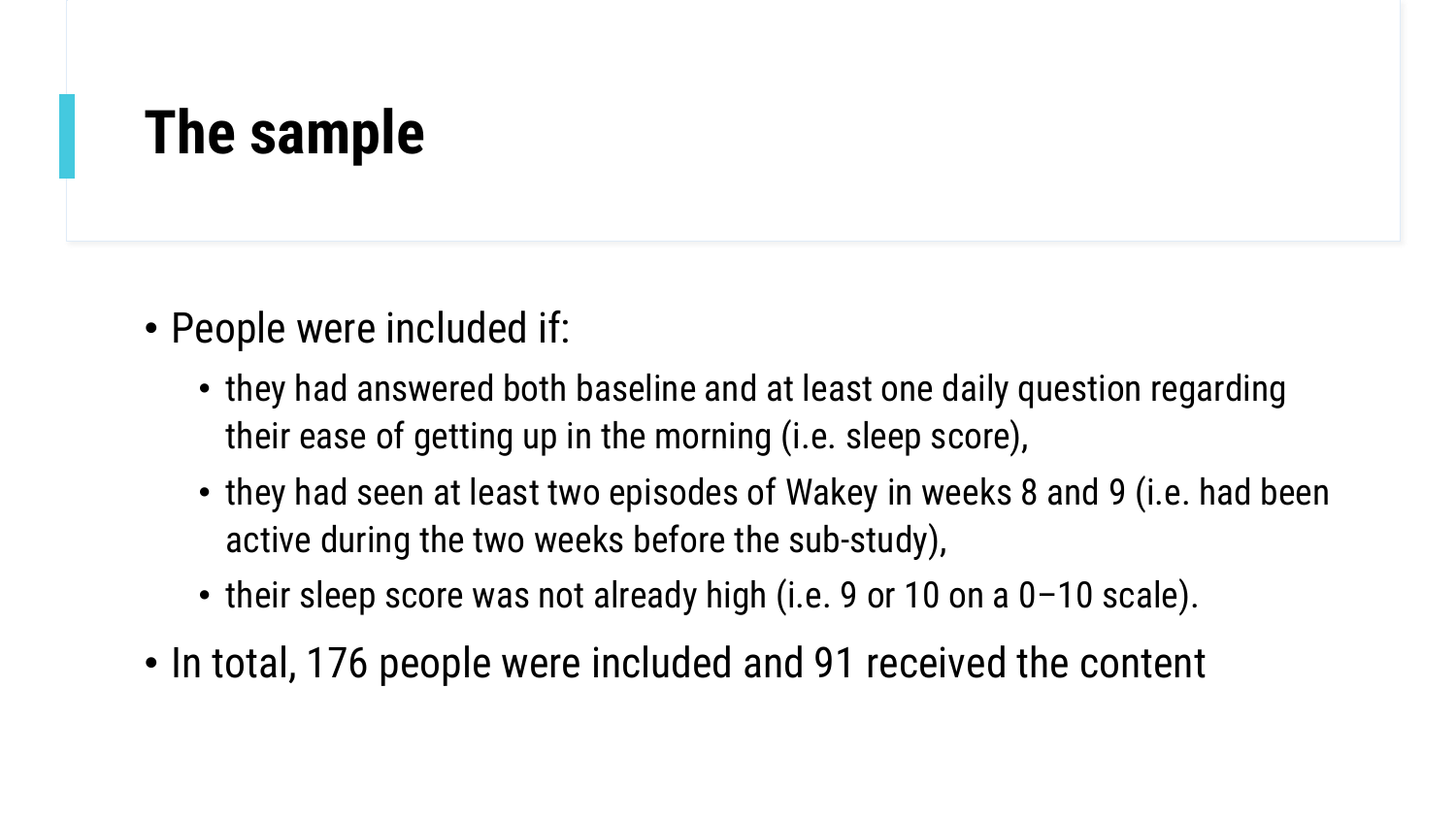### **Prescribed content and results**

- A 2min 49sec long video covering strategies for:
	- improving the habit of getting out of bed
	- improved sleep
- During the two weeks when users had access to the content, 14 people out of 91 watched the video and provided their sleep score
	- Half (n=7) of them showed improvements in sleep score
	- 2 showed a decrease
	- 5 showed no change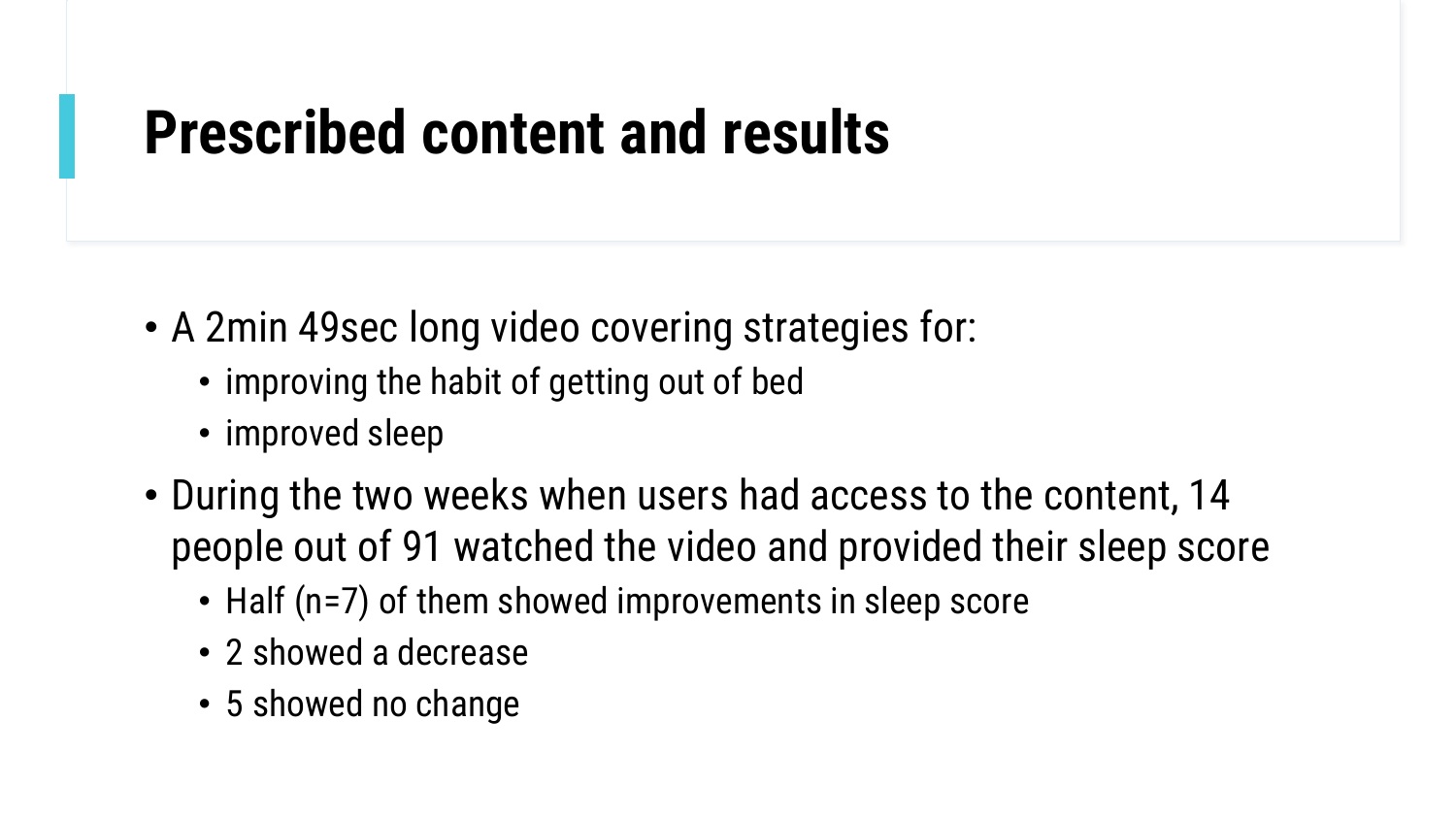# **Qualitative study with the app users**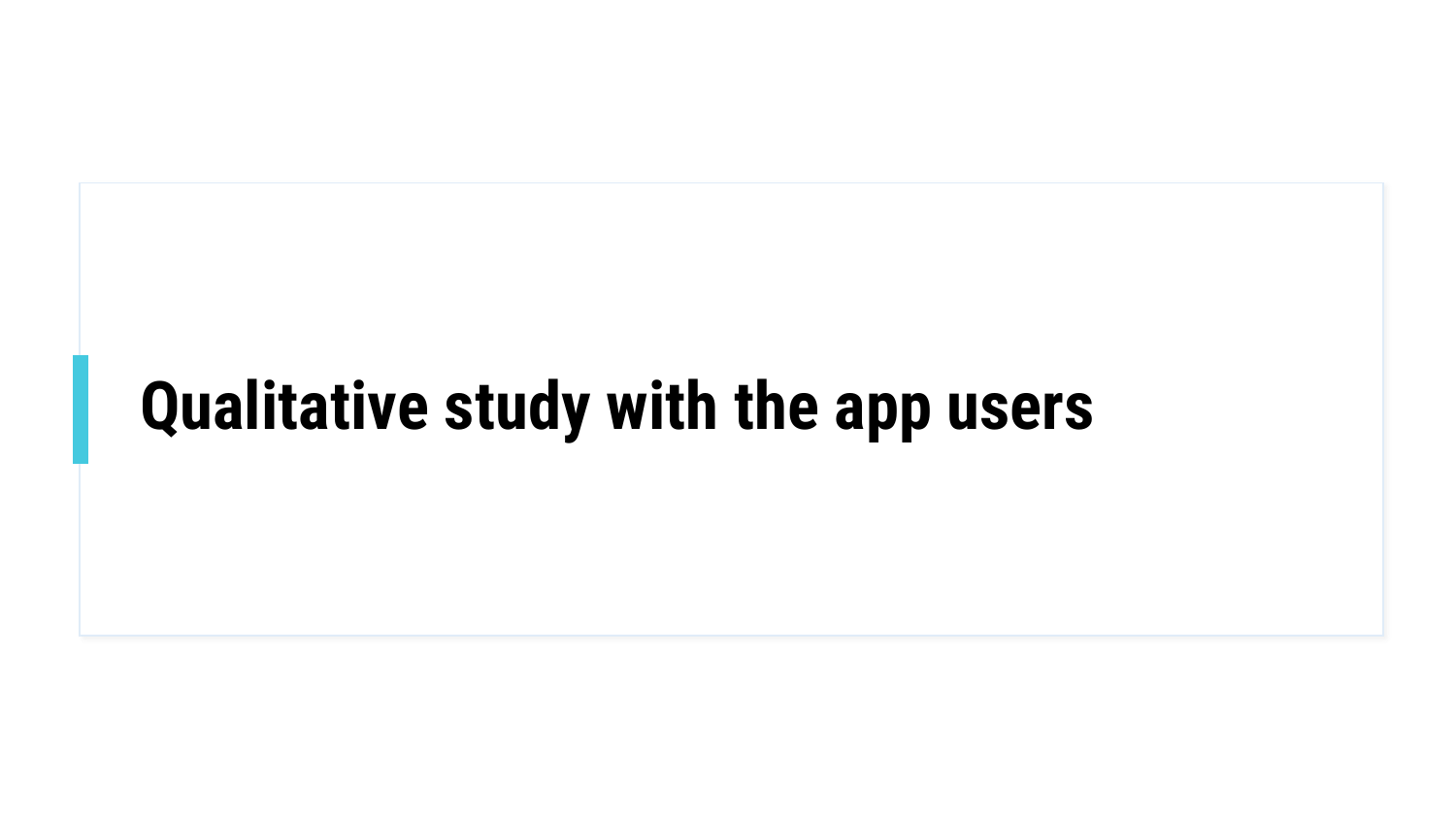### **The sample**

- Interviews with 19 people (out of 1524 invited)
	- Half of the participants were women (n=9)
	- 12 were between ages 25–44
	- 11 were working either full- or part-time
	- Several people mentioned having a mental health issue (e.g. ADHD, PTSD, anxiety, depression) or having stress related to daily activities (e.g. taking care of someone, studies, work) or own health problems
- In addition to the main study, a small sub-study among users from the Borough of Southwark and Lambeth was planned. Despite targeted efforts to recruit people from this area we could not find people who wanted to take part in the study.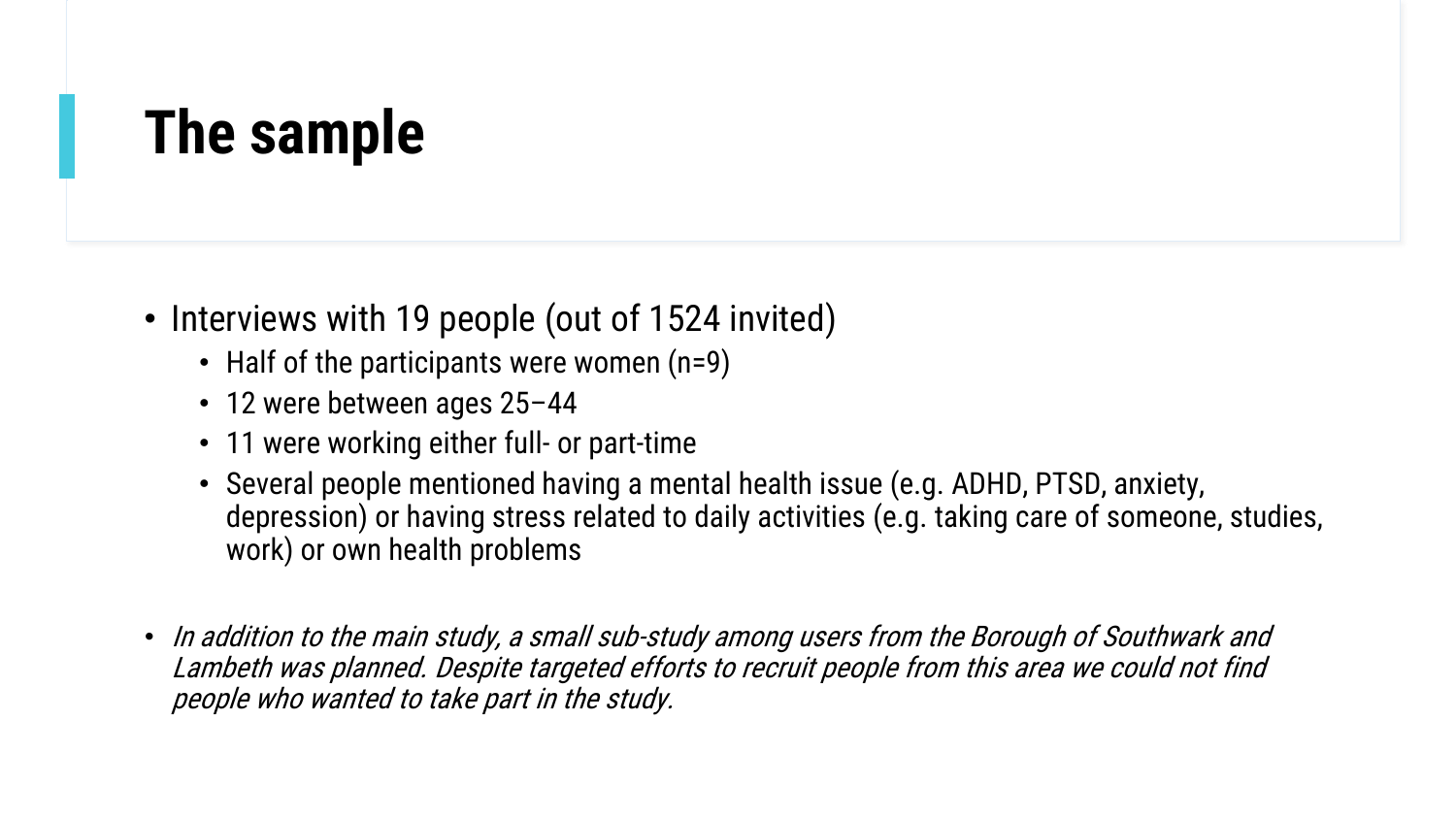#### **Becoming aware of Wakey and how participants use it**

- Majority of the people heard about Wakey from Facebook or Instagram, but some also found it looking through the app store to support their mental well-being.
- Participants were interested in Wakey! because:
	- it "seemed different",
	- they liked drag queens,
	- they thought it provided a different approach to waking up and addressing mental health issues.
- Some people used Wakey! to help them wake-up, but it was more common for people watch it as part of their morning routine after waking up, or later in the day.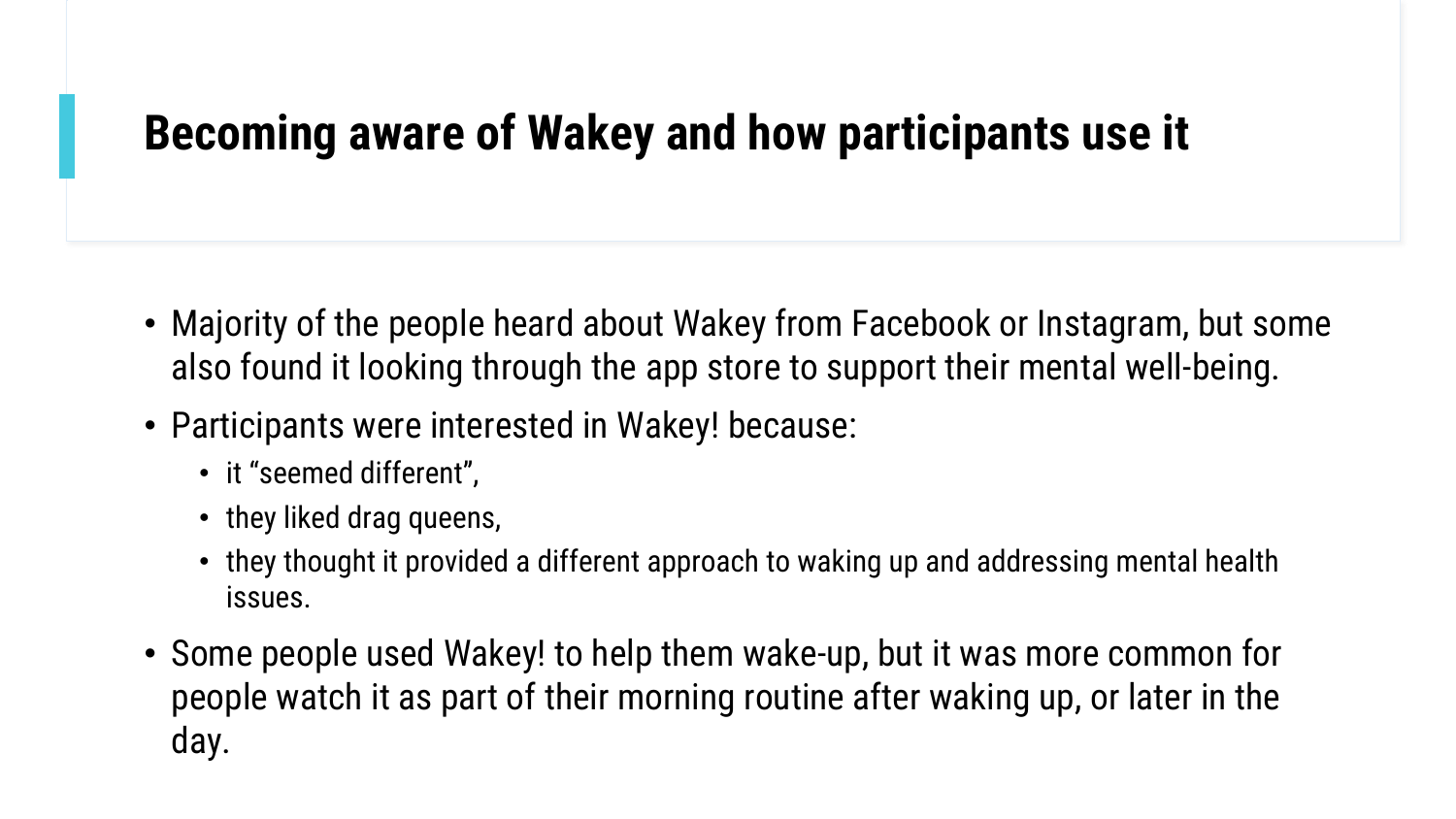"I don't use it to wake up. I wake up a normal way but I usually watch it either before I go to work or not long been at work. It's just part of what I do now."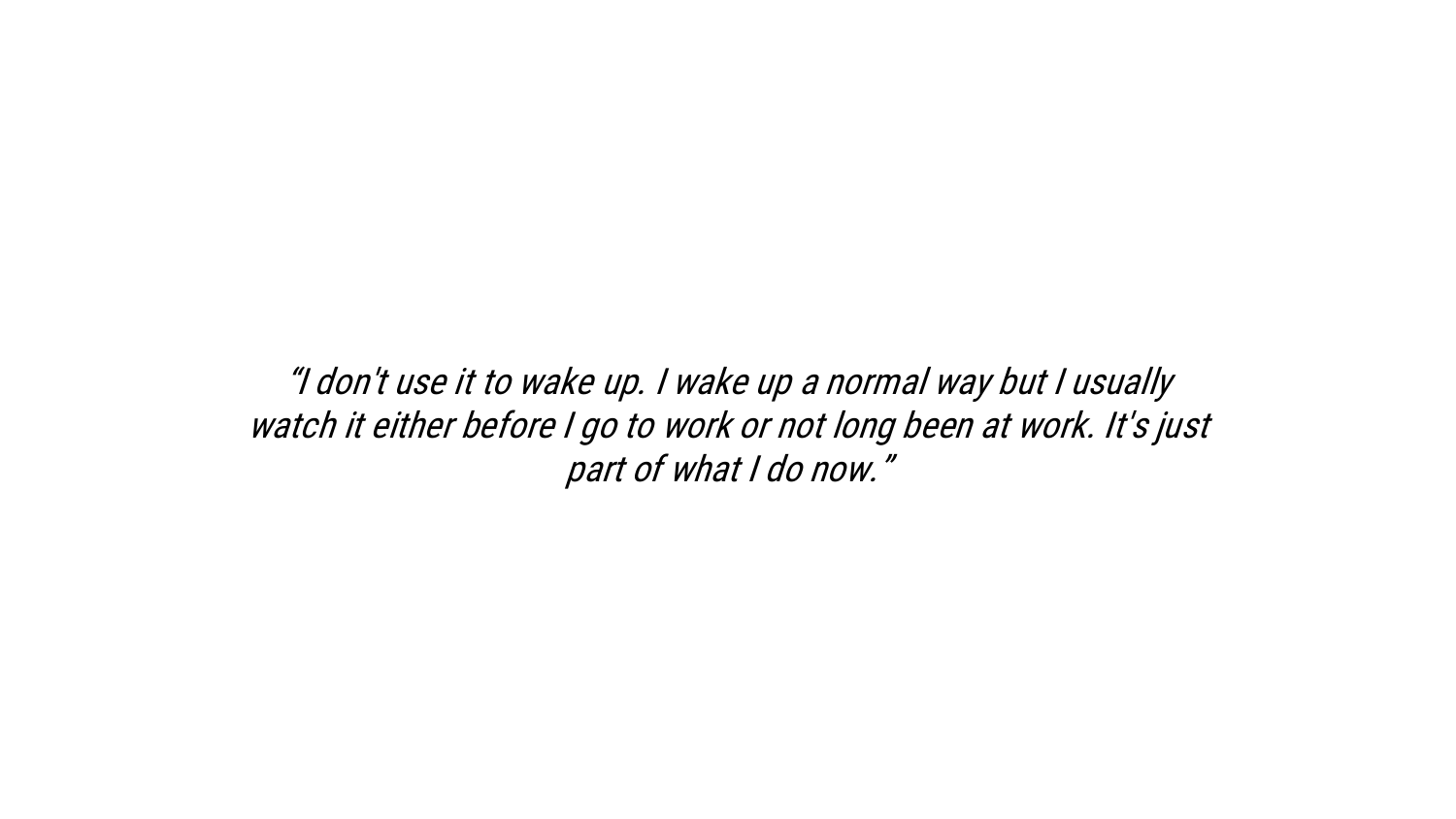#### **Exploring differences in the way user types interact with Wakey! ...**

- Majority of the people among active and irregular users watched Wakey 3–5 times a week.
- Main reasons among active and irregular users of not watching the show more regularly were related to:
	- the change in people's morning routine due to lockdown (e.g. change in work times, not having to wake up at particular time),
	- forgetting to watch the show,
	- occasionally oversleeping,
	- getting late to bed or staying up late.
- One of the irregular users felt that sometimes he feels the show overwhelming, thus, his viewings were related to his mood on the day.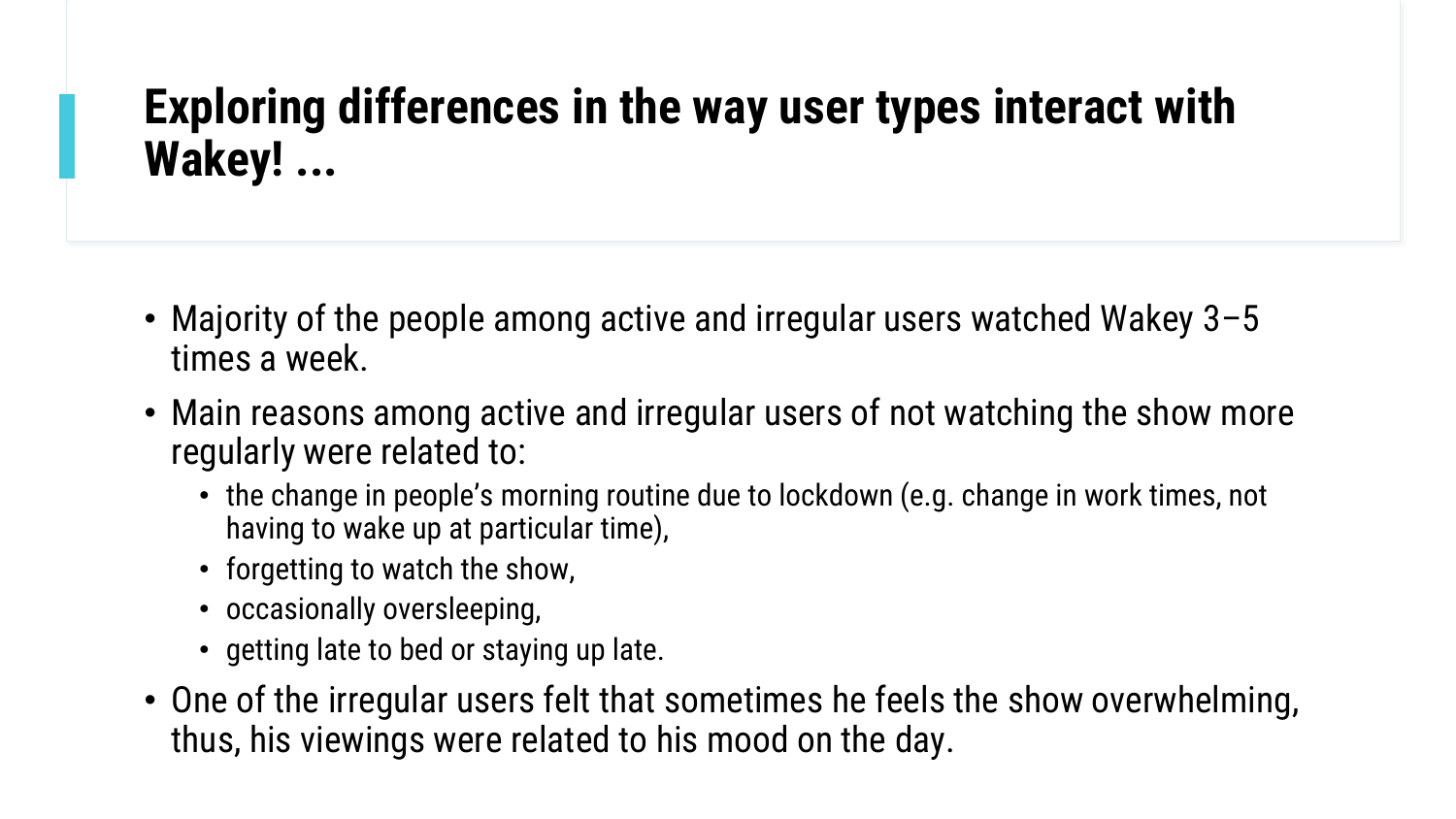- Watching Wakey! was usually less regular among people who became inactive after their first week or who had been inactive prior to the qualitative study.
- The reasons behind not watching the show more often were related to the change in routine during lockdown (as among active users) and work routine.
- Watching archived episodes was more common among active users.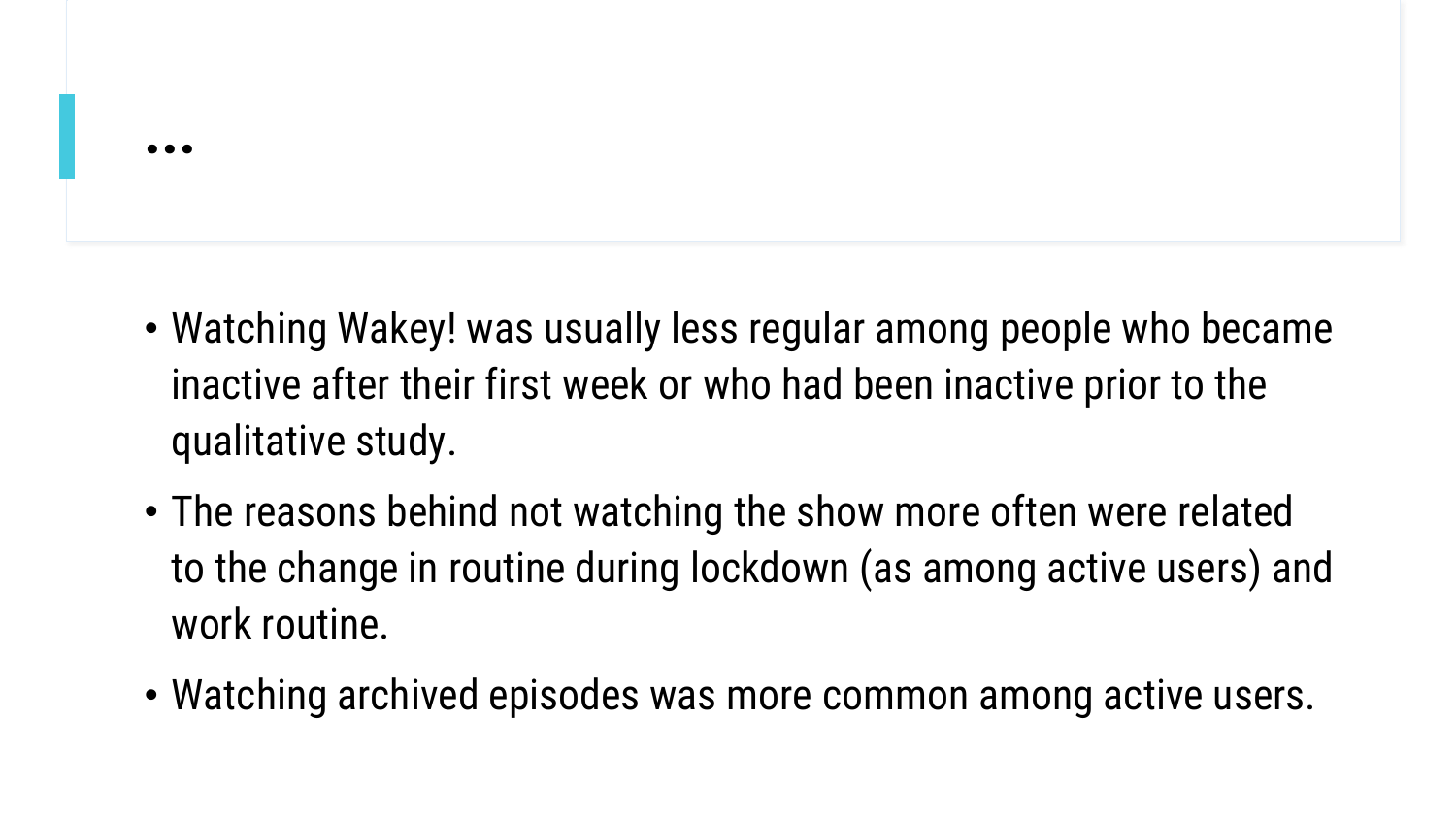#### **Reflections on Wakey! show content ...**

• General impression of the app was very positive – it was found entertaining and fun and offering practical advice on mental wellbeing.

> "You've wrapped it up in an entertainment bubble, but it's very much about mental health. I think it's brilliant the way it's done. … I feel like I've found a hidden gem."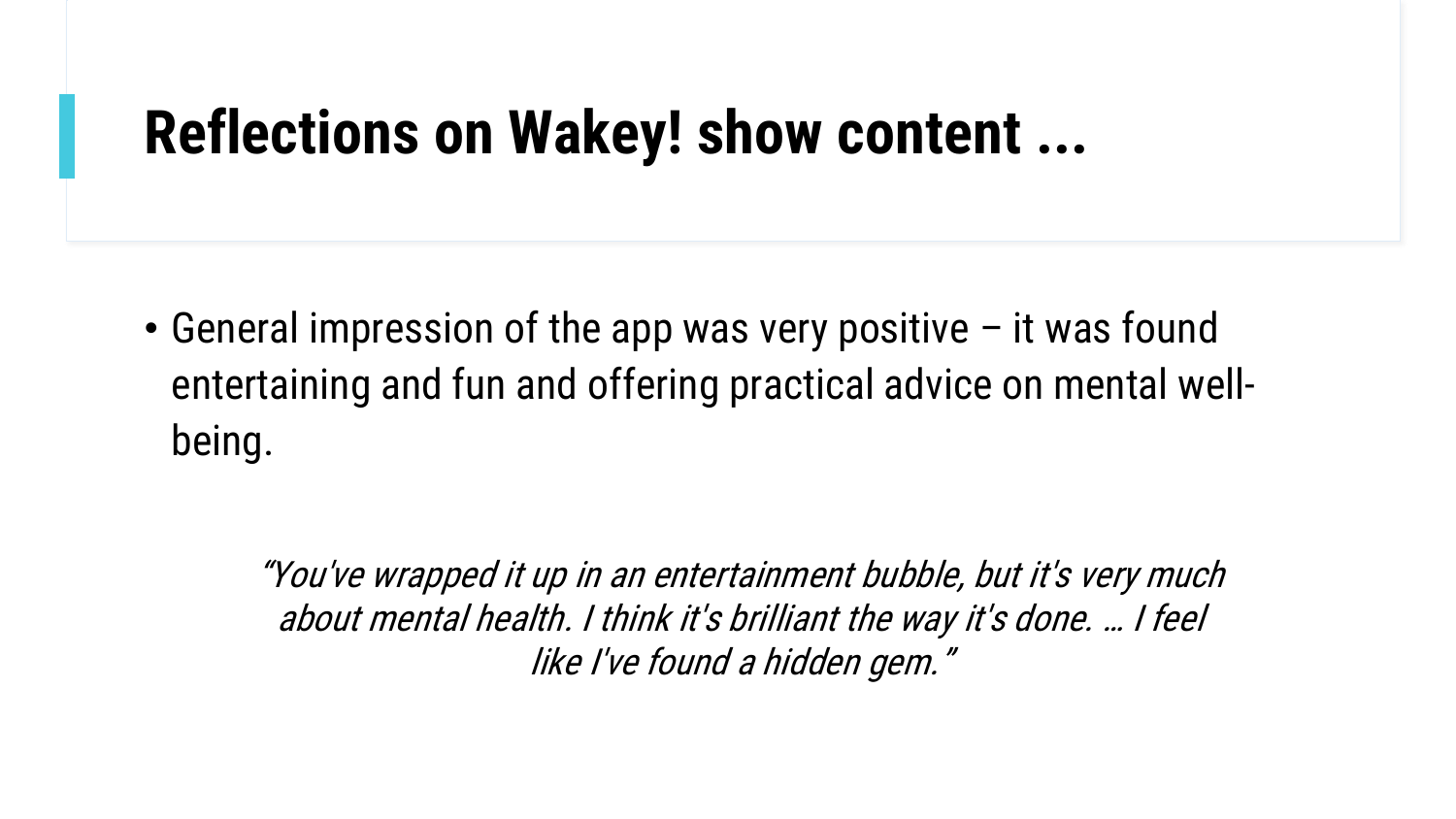- Content was perceived well developed, as it:
	- covers a variety of useful topics on mental health (and it gives the possibility for people to relate to),
	- provides practical tips that people can incorporate into their lives,
	- is done in a fun and entertaining way that helps to keep people engaged.
- Participants also found it useful that information about COVID-19 had been incorporated into the episodes.
- Some people pointed out that the show felt a bit rushed and too preplanned, and sometimes the content repeated itself.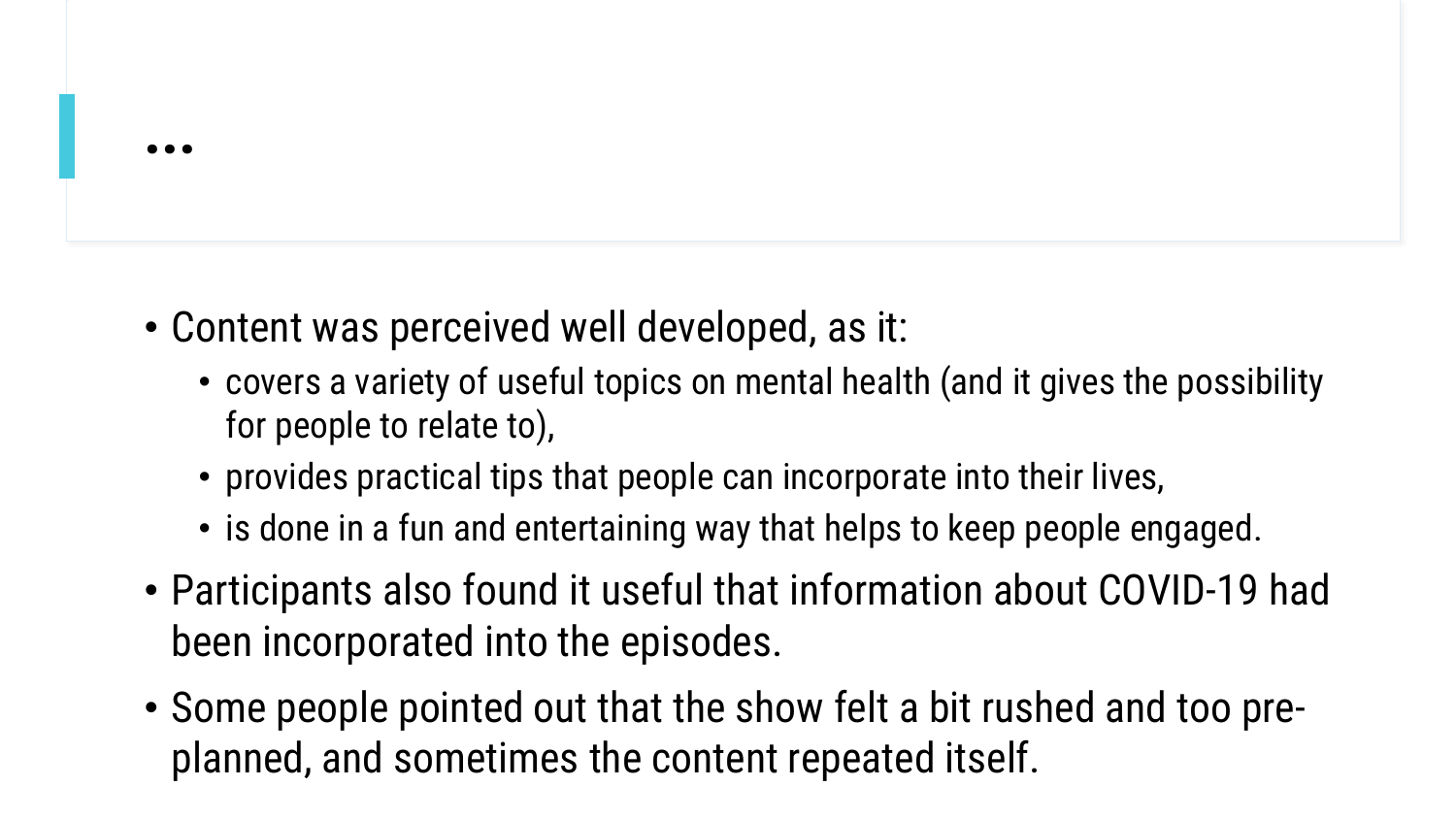### **Live chat function**

• People liked the live chat function – it creates the feeling of a community as you can interact with other users – and enjoyed having responses to their comments and queries.

> "It is like a family … When I'm on at the right time and it's there, so I always say good morning and see whether anybody's there."

- However, some participants felt that there were some issues with the chat function, such as:
	- not getting responses to comments,
	- having to add details each day before commenting,
	- issues with signing in.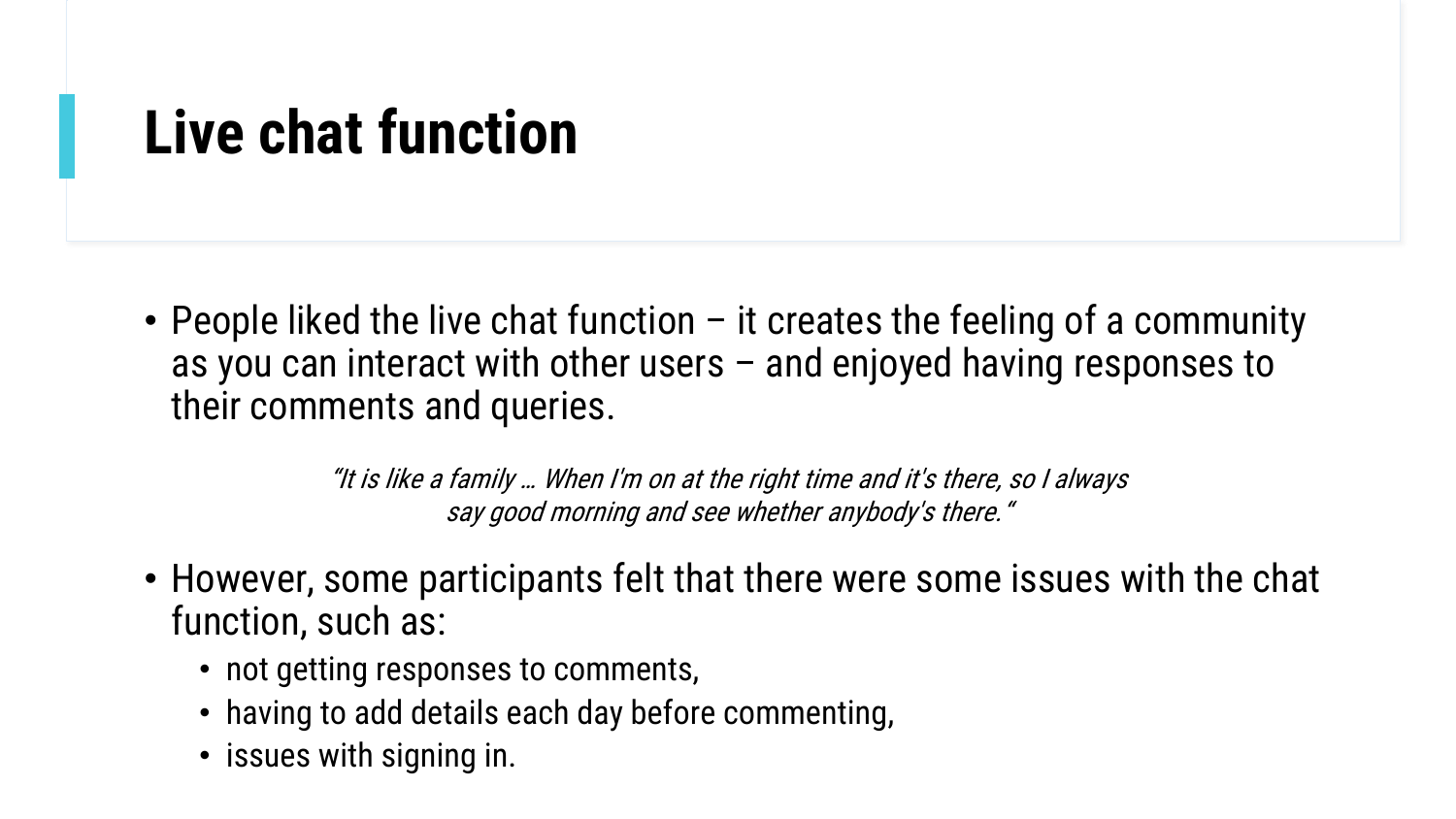#### **Presenters**

- Most of the participants commented on how good the presenters were and that Chris and Ginger have a great chemistry.
- Dr Iain was found being calmer and more straightforward.
- Some participants felt it would be good to include other presenters, including other experts and a female presenter.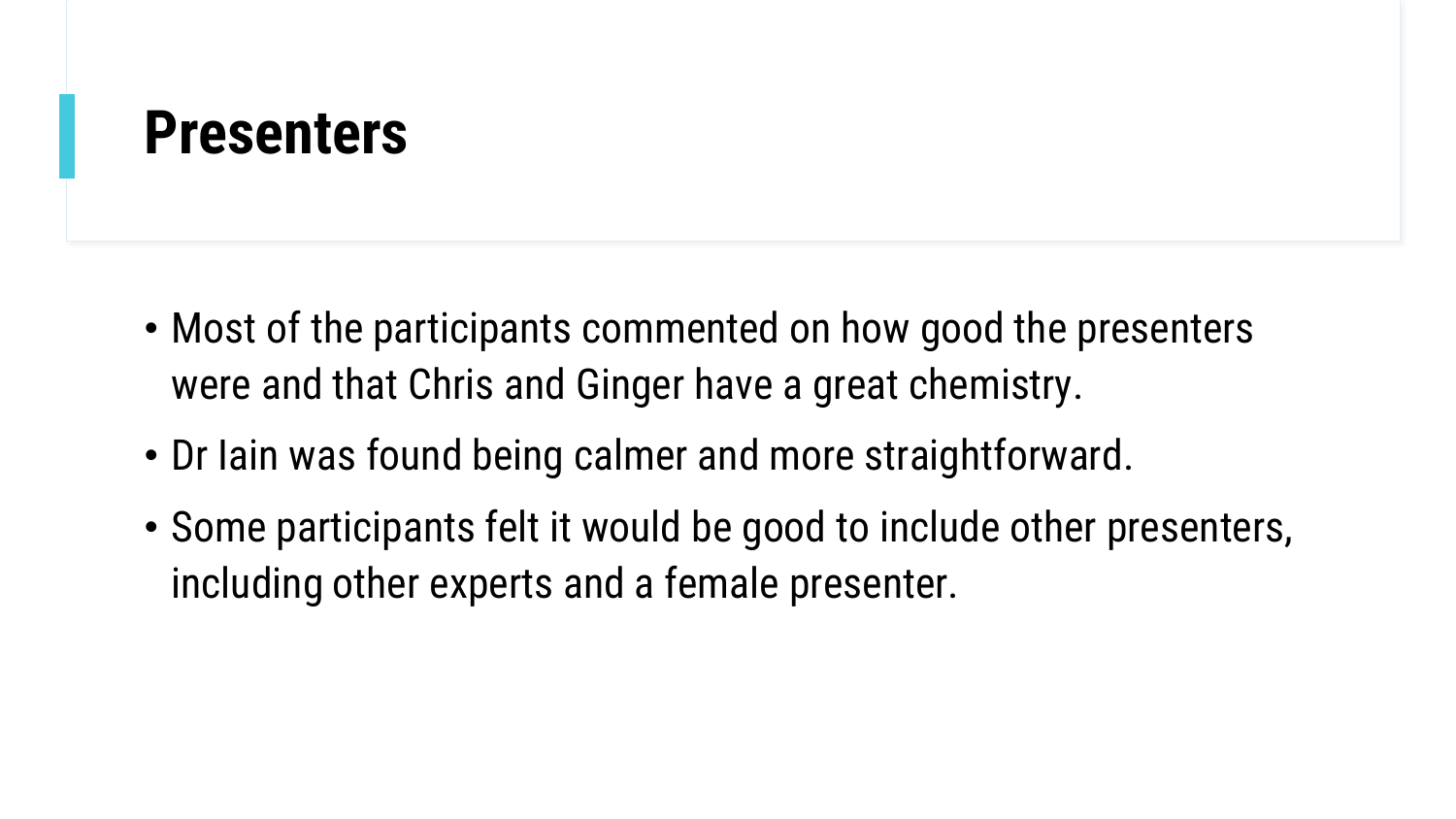#### **Interaction with Wakey! through social media**

• Social pages give the people the possibility to interact with other users, thus creating a feeling of community.

> "I think the reason that the Wakey! one is so great is because it's a little community."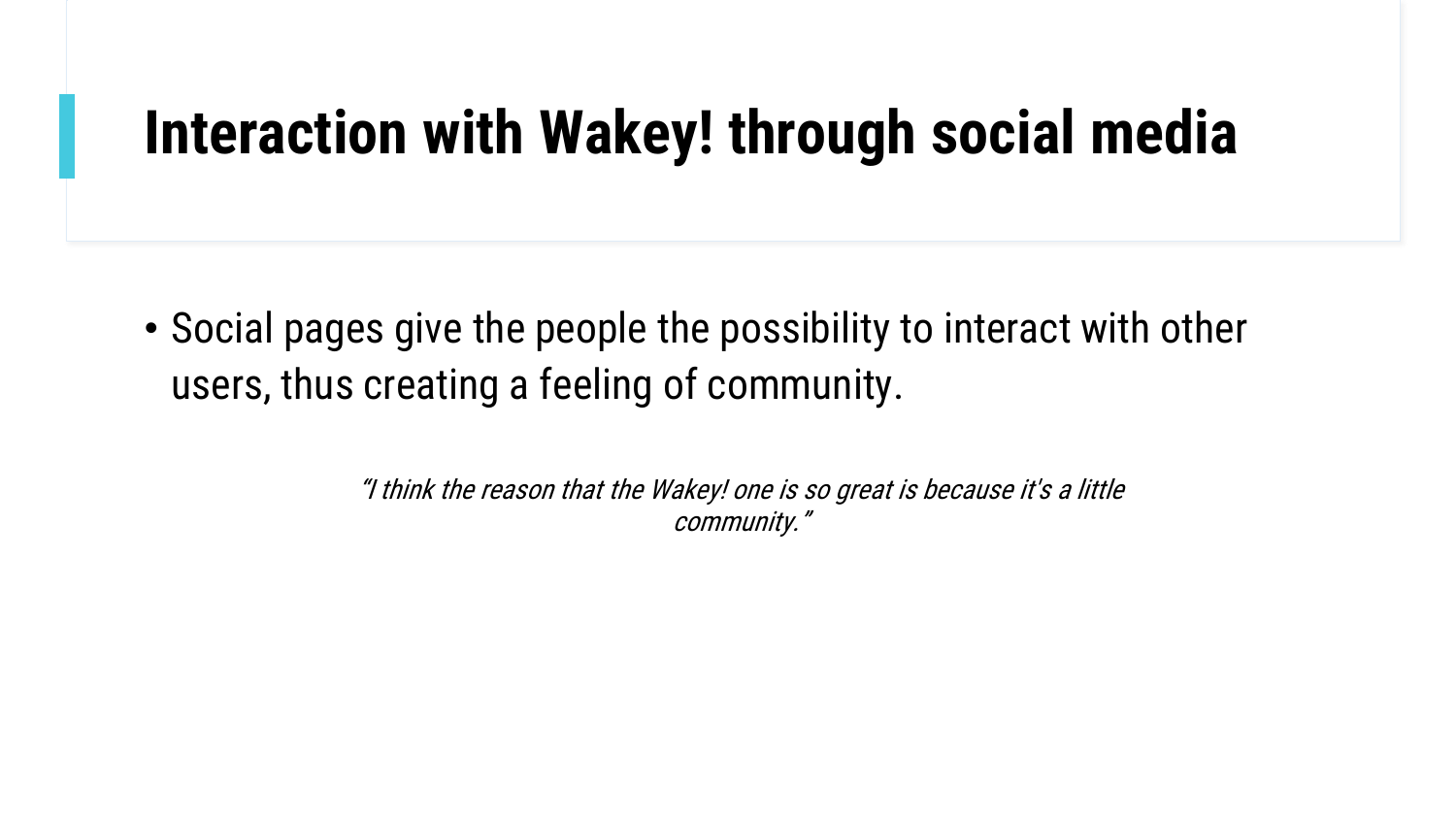#### **Articles and newsletters**

• People's awareness about available materials varied – many had not become familiar with the content, some were aware and found them useful.

"I think the newsletters are great. … I like the fact that's it quite- it's non-formal. It's more like you're talking to a friend and I like that."



**ARTICLES** The latest Wakey articles, just for you!



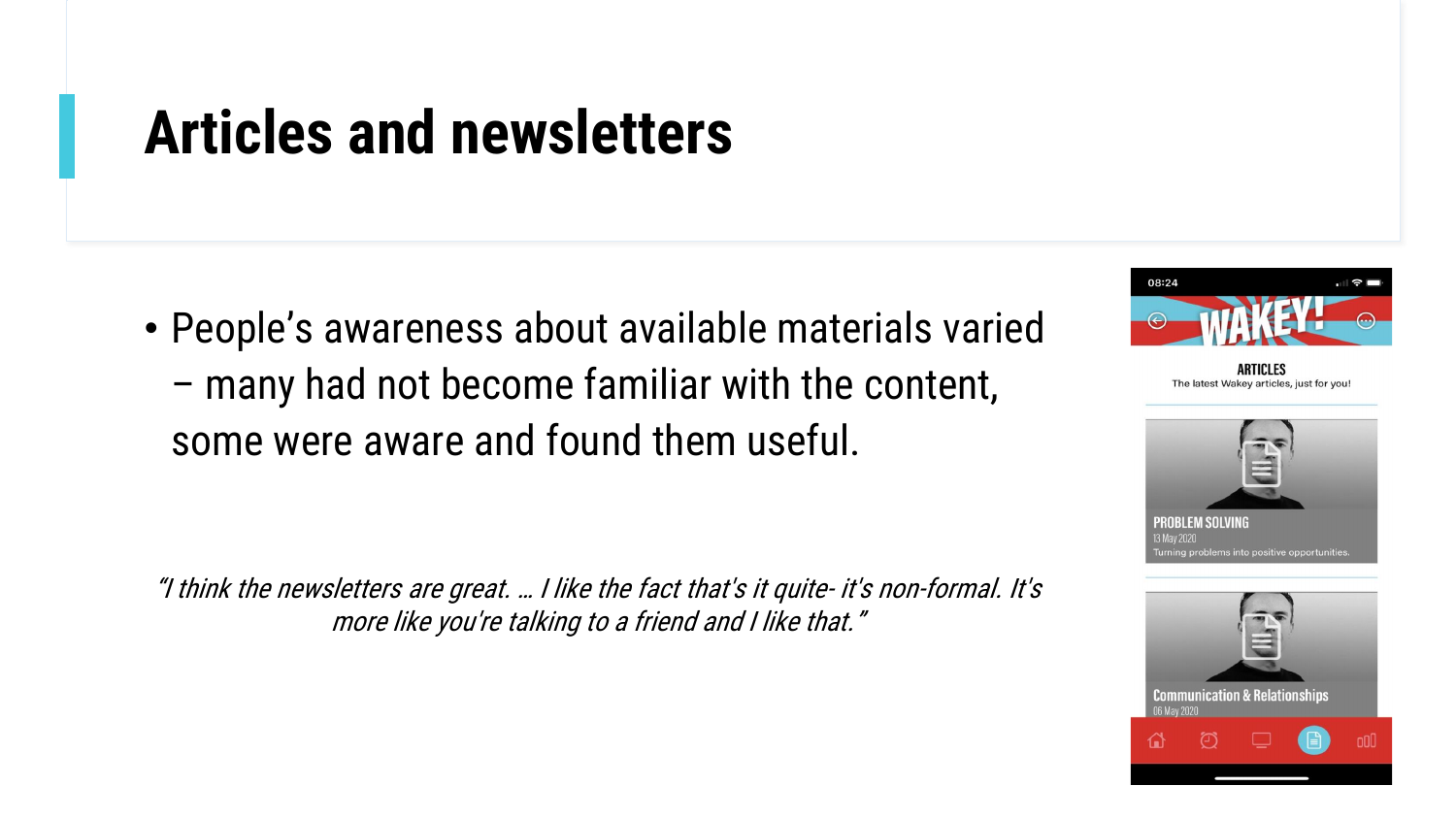## **Wakey! duration**

- While several people preferred the show to be longer, it was assumed that as a micro breakfast show the current length fits into people's morning routine.
- Ideal duration for the show 10-15 minutes.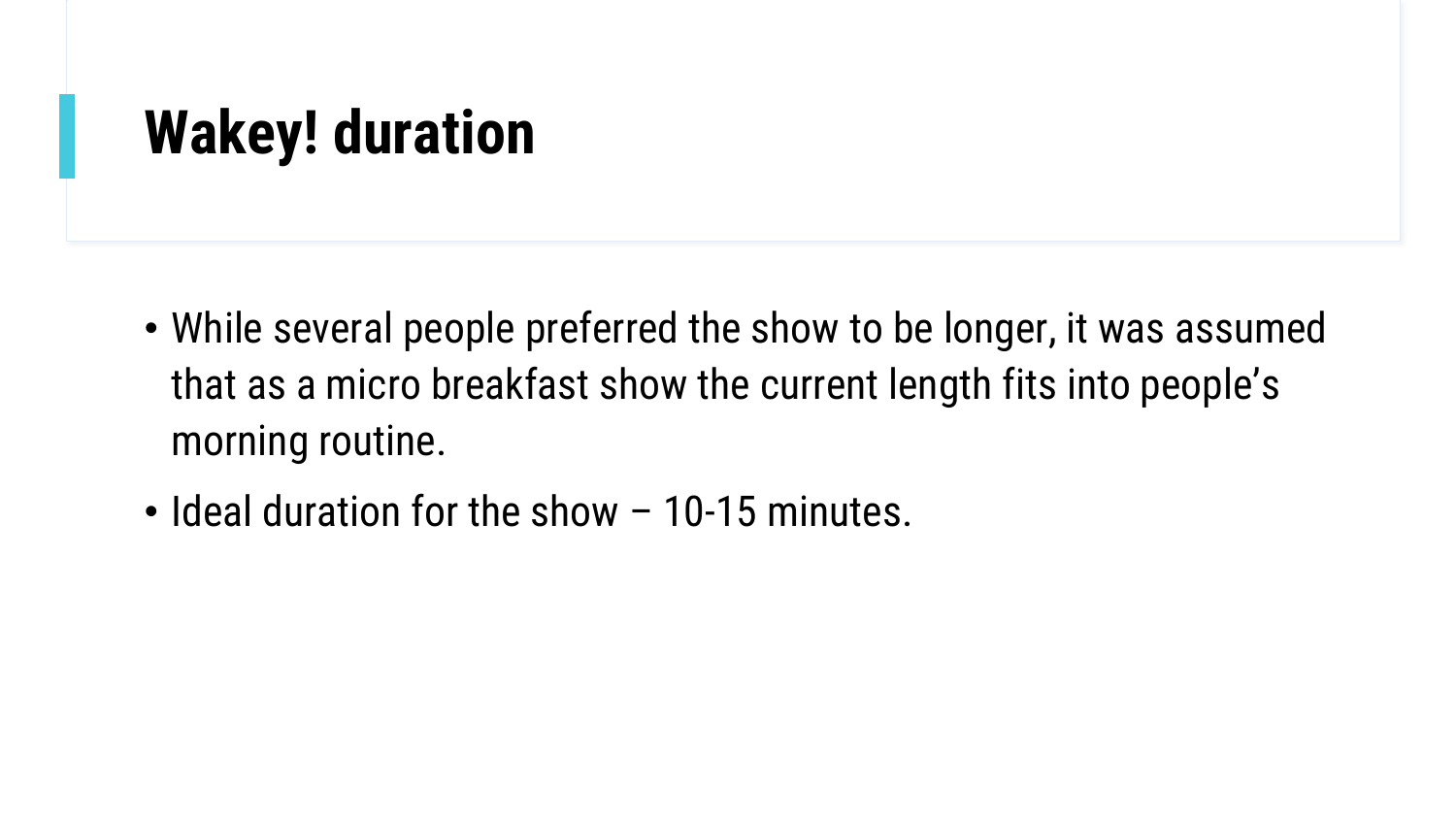#### **Use of push notifications**

• Notifications were easy to ignore and often came up at the wrong moment (e.g. in work) and got 'swiped'.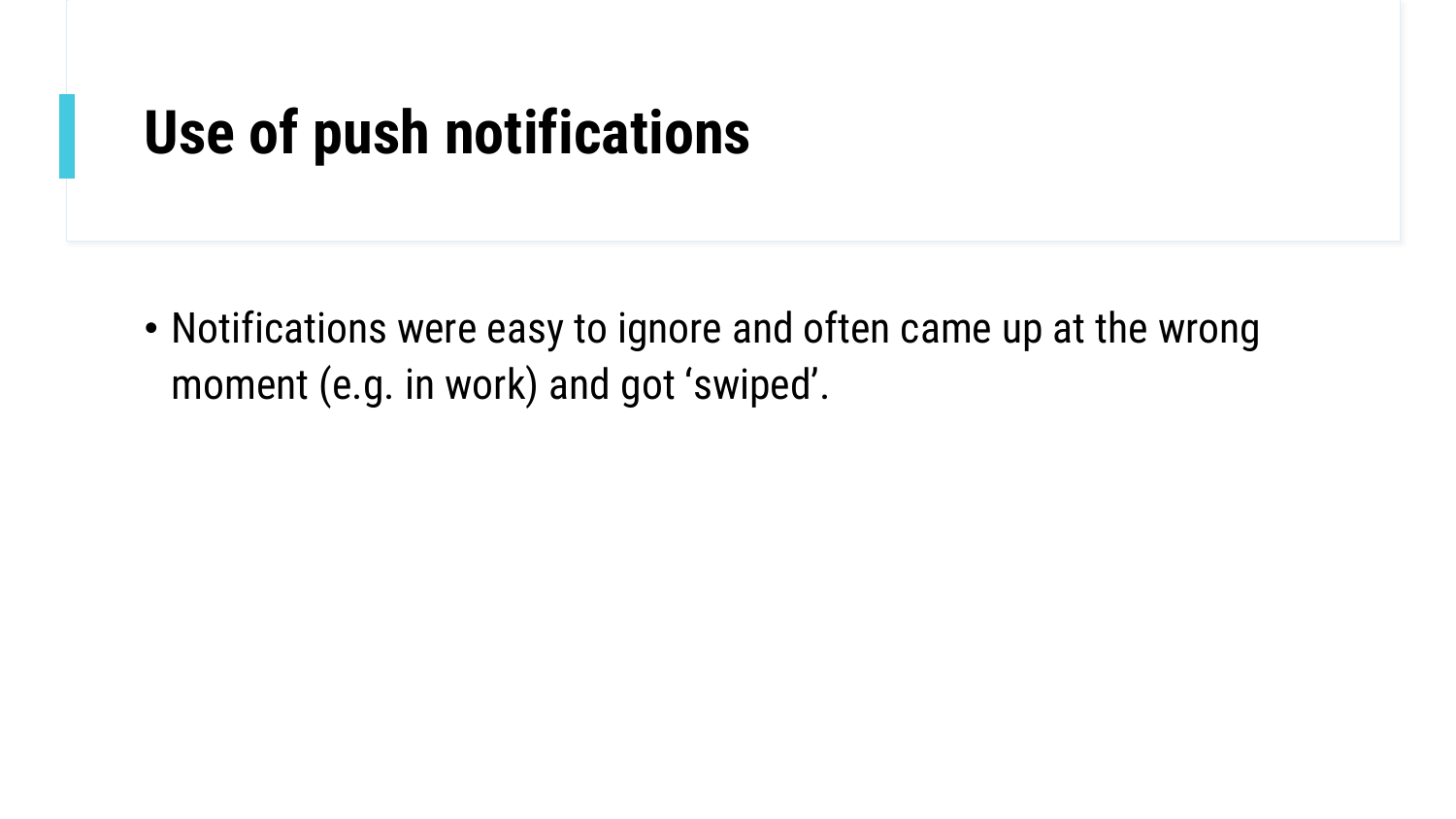### **Live events – Q & A and Brainaerobics quiz**

- General take on challenges, competitions and the quiz was positive.
- Only a small number of people had watched the Q&A live events. Of those who had, some found them very useful and others did not feel they were relevant to them or found them boring.
- The main reason behind not seeing live events other responsibilities during that time.
- It would be good if the live events would be archived, so it would be possible to watch them later.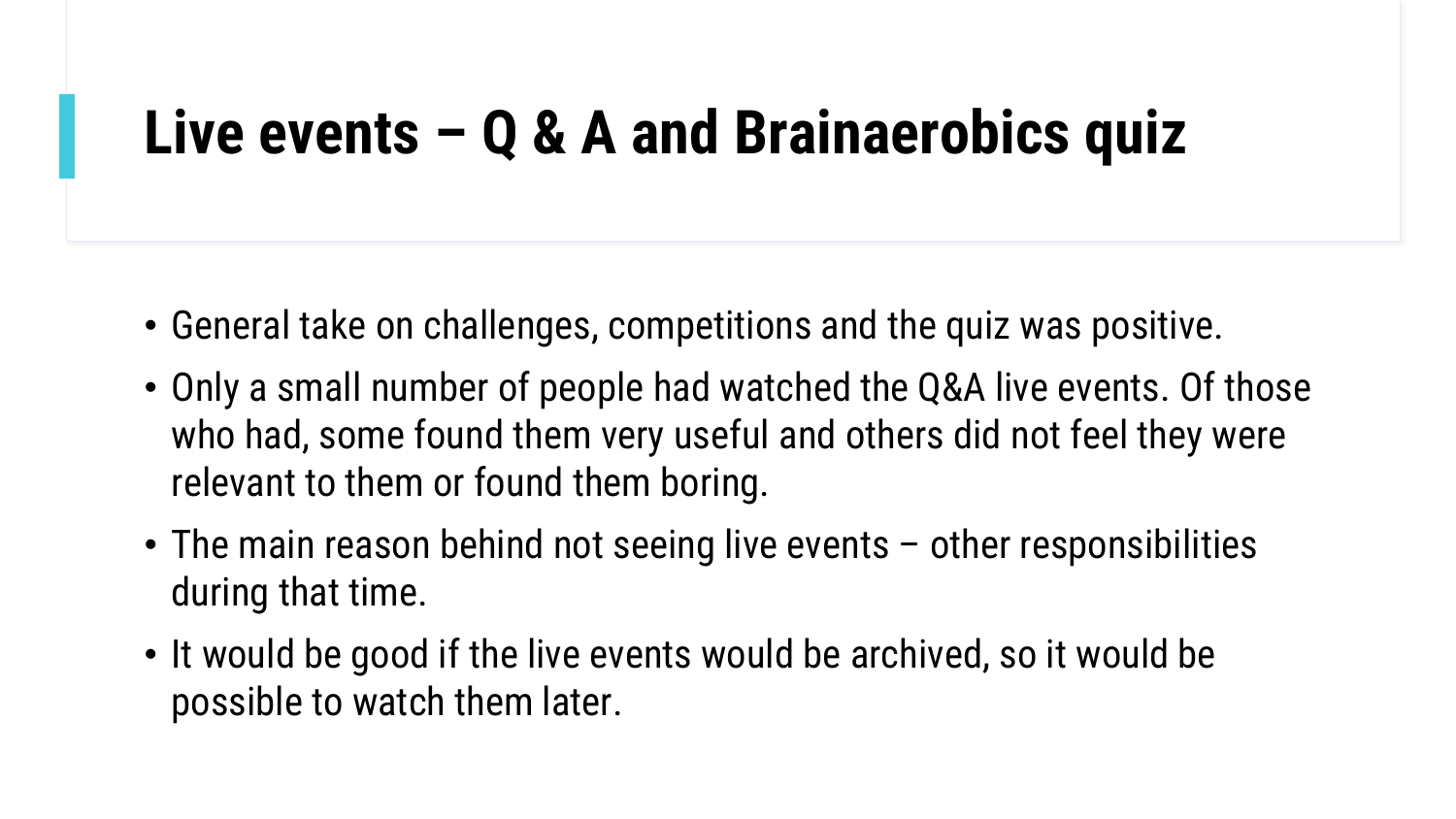### **Progress page**

• Progress page was found useful to track progress and to see improvements, although some people were not aware of it.

"It tells you instantly how you're doing which is great. The battery works really well."

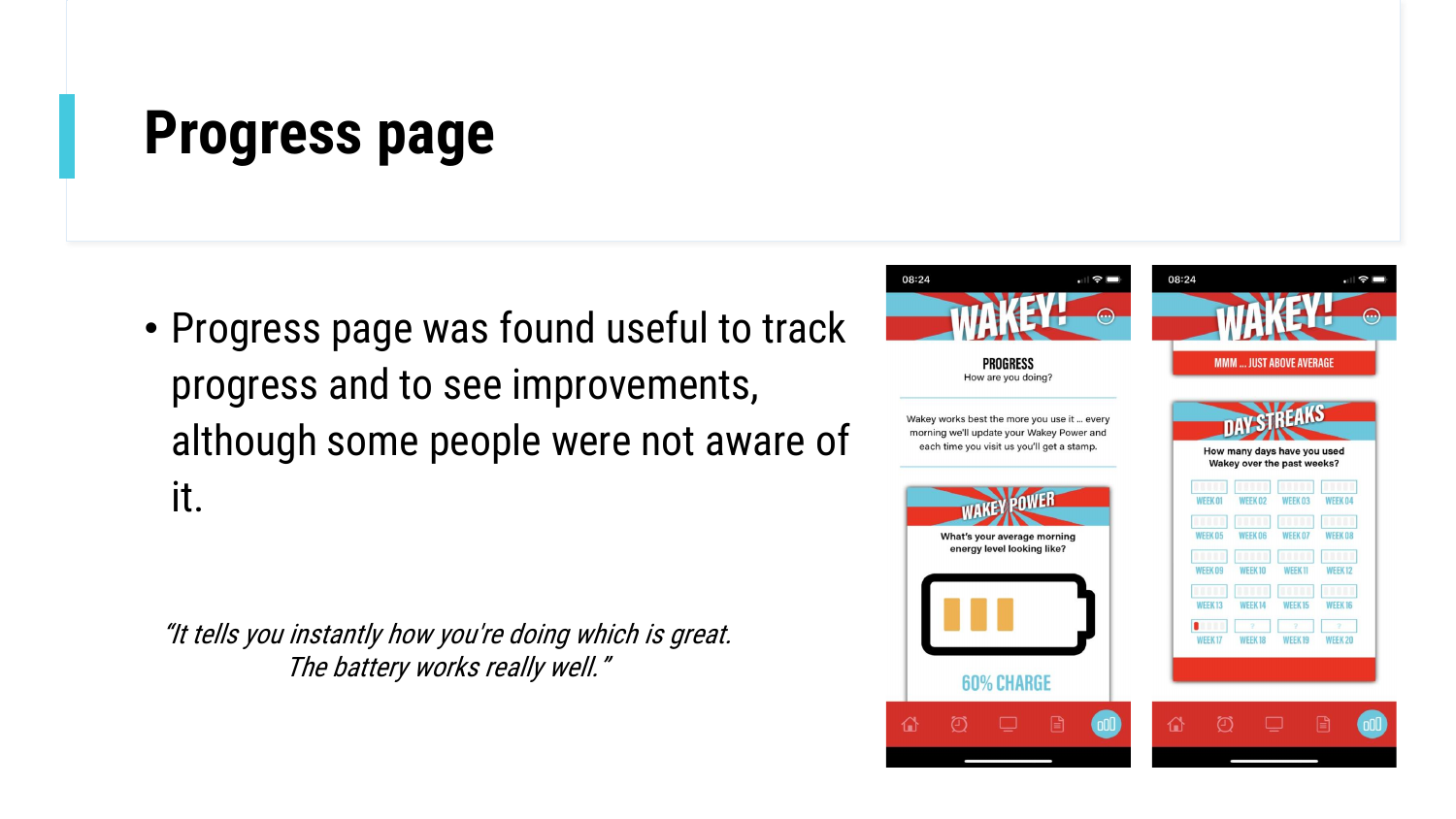#### **Feelings about the research questions**

• Daily and weekly questions were perceived as a possibility for selfreflection.

> "It feels like someone actually cares enough to ask so it's nice to actually get asked that every day.

• Some people were interested in having additional questions or choosing own questions to answer.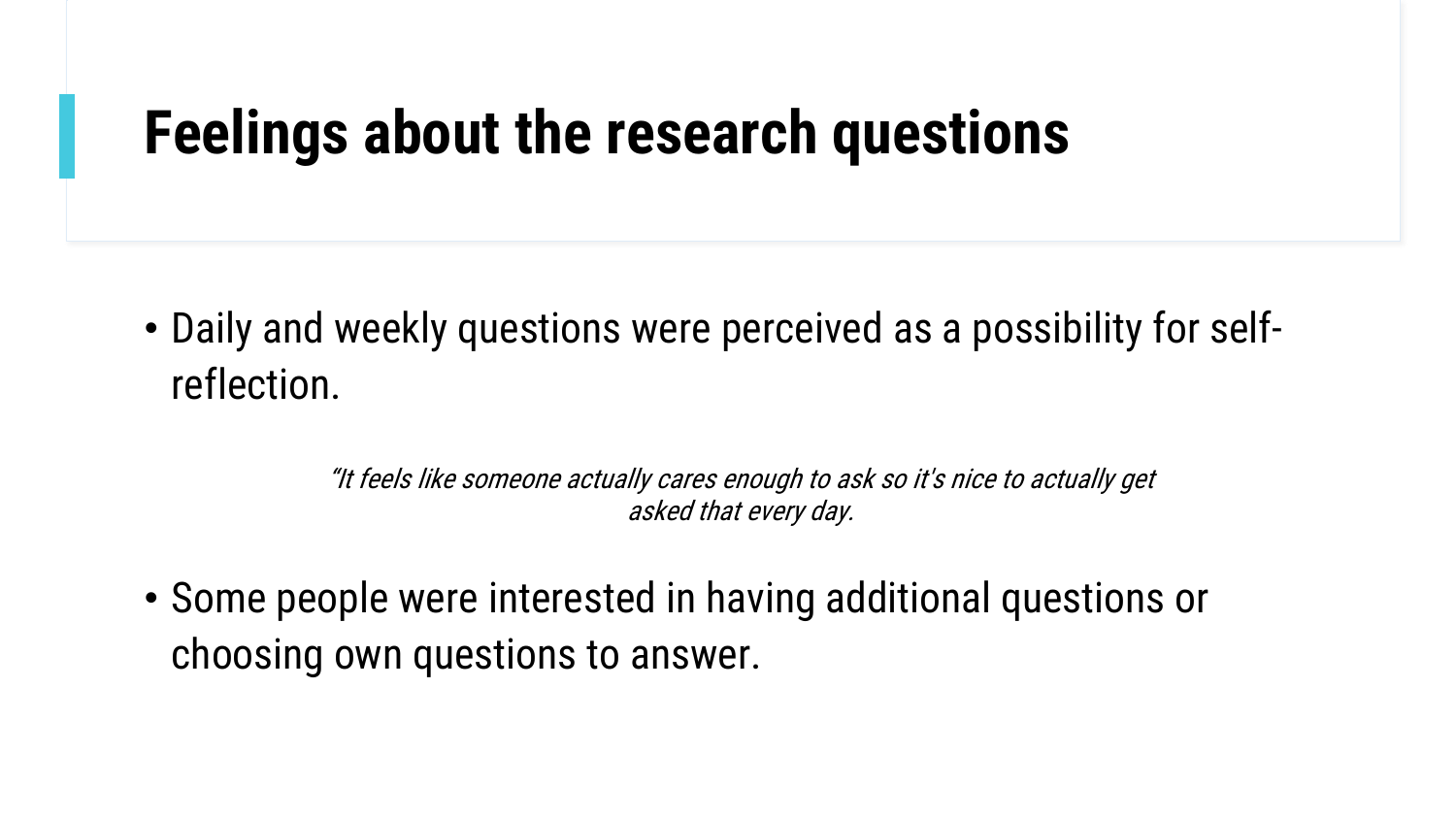# **Changes made as a result of using Wakey!**

- Almost everyone had some positive examples of change:
	- improvement in their mood,
	- paying more attention to having a routine,
	- finding it easier to getting up from the bed in the mornings,
	- reduced stress levels.

"Using the app made me feel better in the morning, got me up, got me alert, got me awake, relatively easy. Whereas, I previously tended to snooze my alarm clock frequently."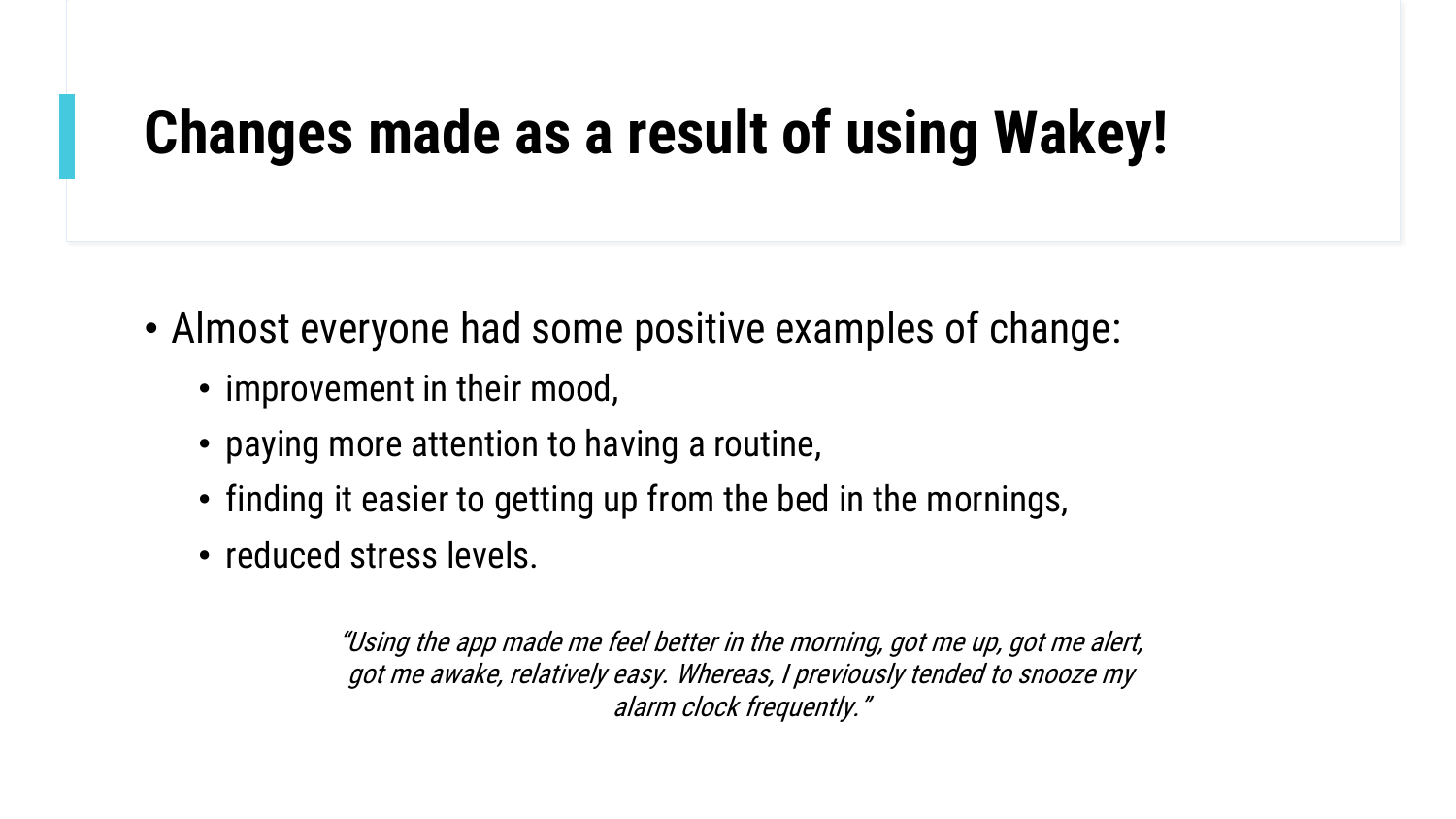# **Issues with Wakey! identified**

- The alarm not going off
- Usability of the live chat
- Videos freezing
- Glitches with the Brainaerobics quiz
- Screen rotation crashing the app
- Livestream episodes not starting from the beginning
- Not having the possibility to watch episodes without internet connection (i.e. downloading the episodes)
- Not having the possibility to save favourite videos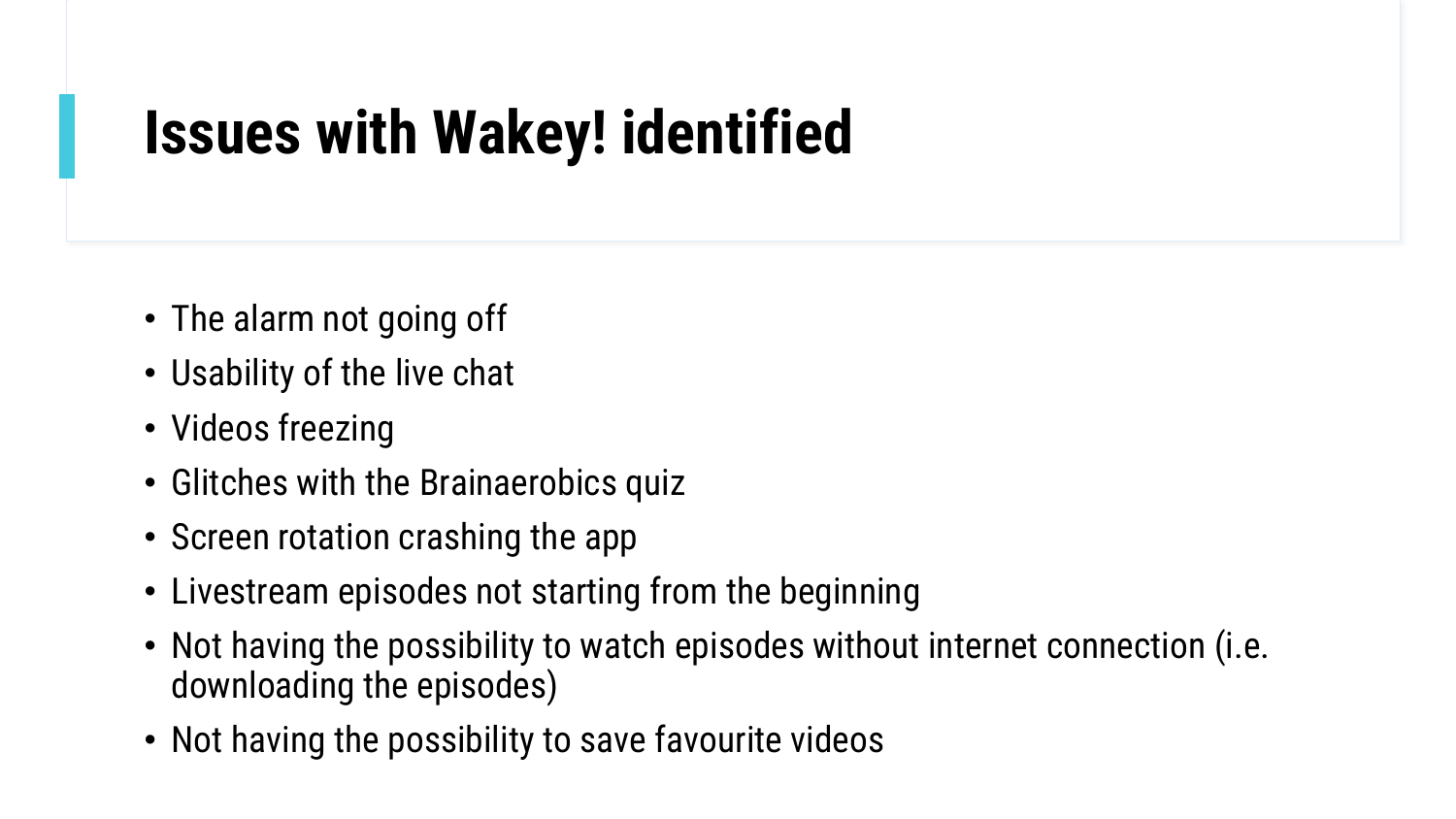#### **Future improvements**

- Presenters, Old News segment and bed aerobics were the three most popular things about Wakey which were found to be kept if everything else would change.
- Improvements:
	- introducing new topics,
	- making the chat more user friendly,
	- inviting guests to the show,
	- introducing weekend episodes,
	- enabling to add episodes to "Favourites",
	- starting the livestream episode from the beginning,
	- increasing users' interaction on the app throughout the day,
	- introducing FAQ and Q&A sections.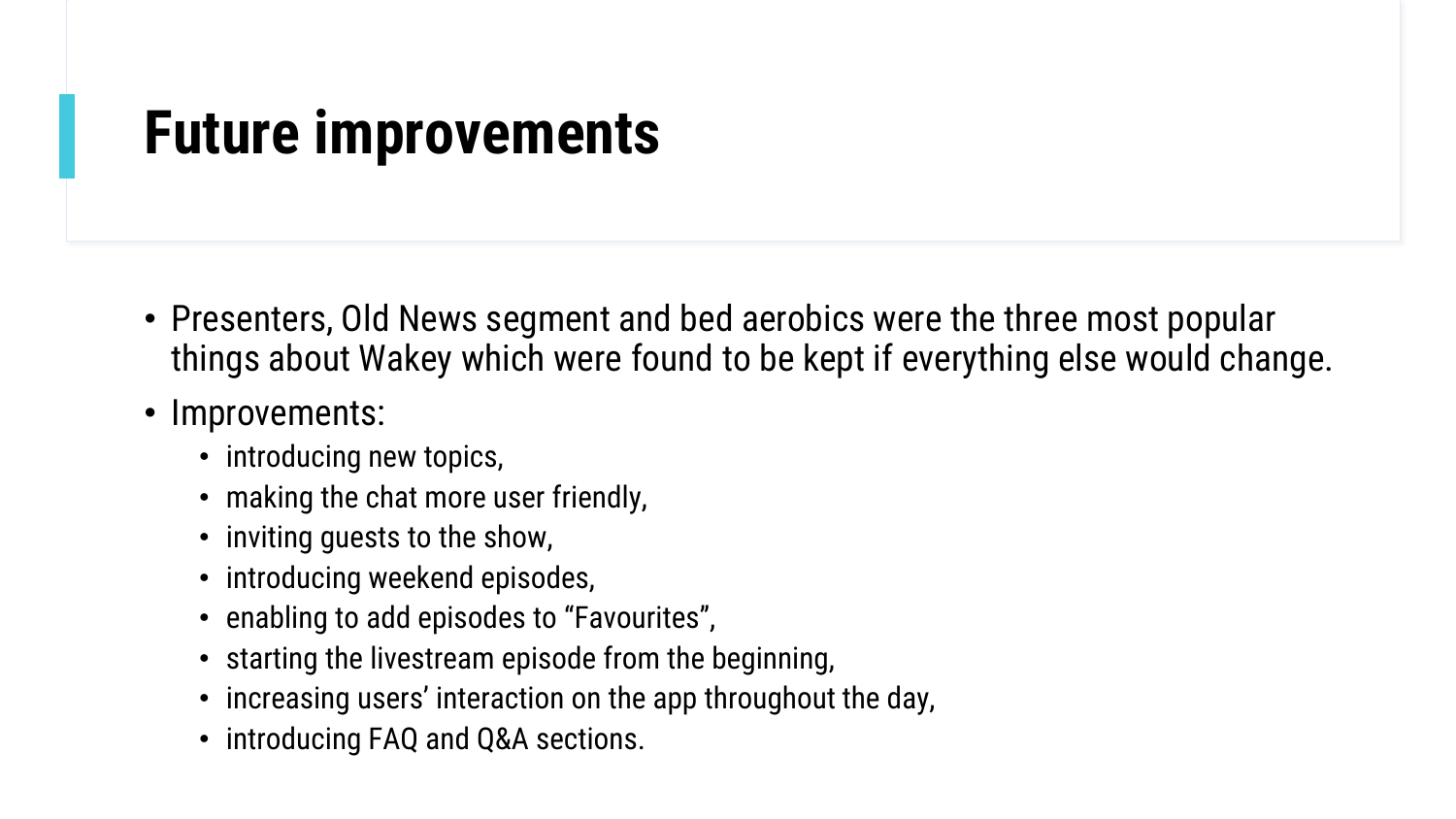# **Think aloud study**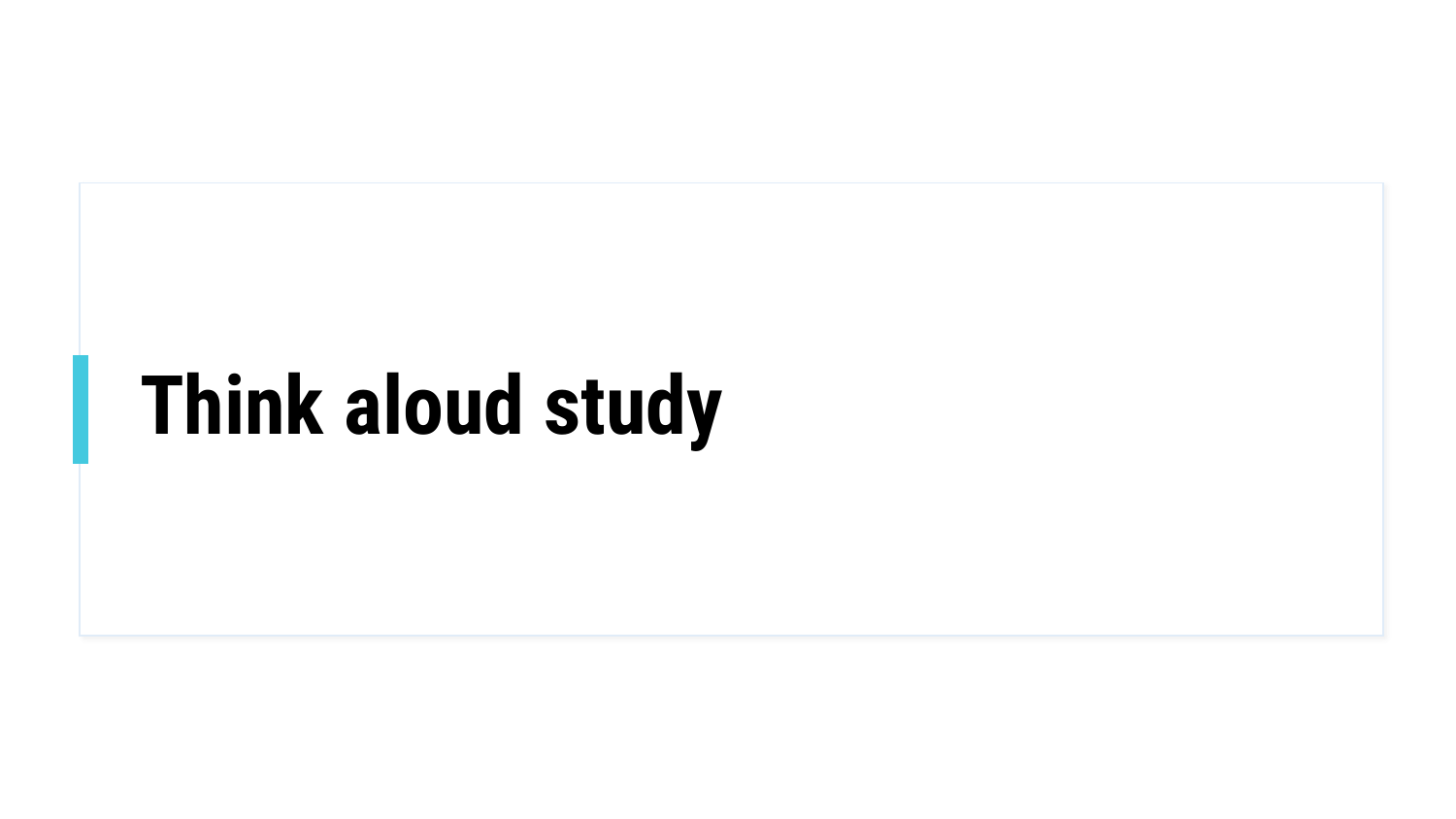### **Participants and objective**

- Eleven people from the Borough of Lambeth & Southwark
- Aim: to establish the usability of the Wakey App and people's perception of the Wakey! show among the target users (people from lower socio-economic groups).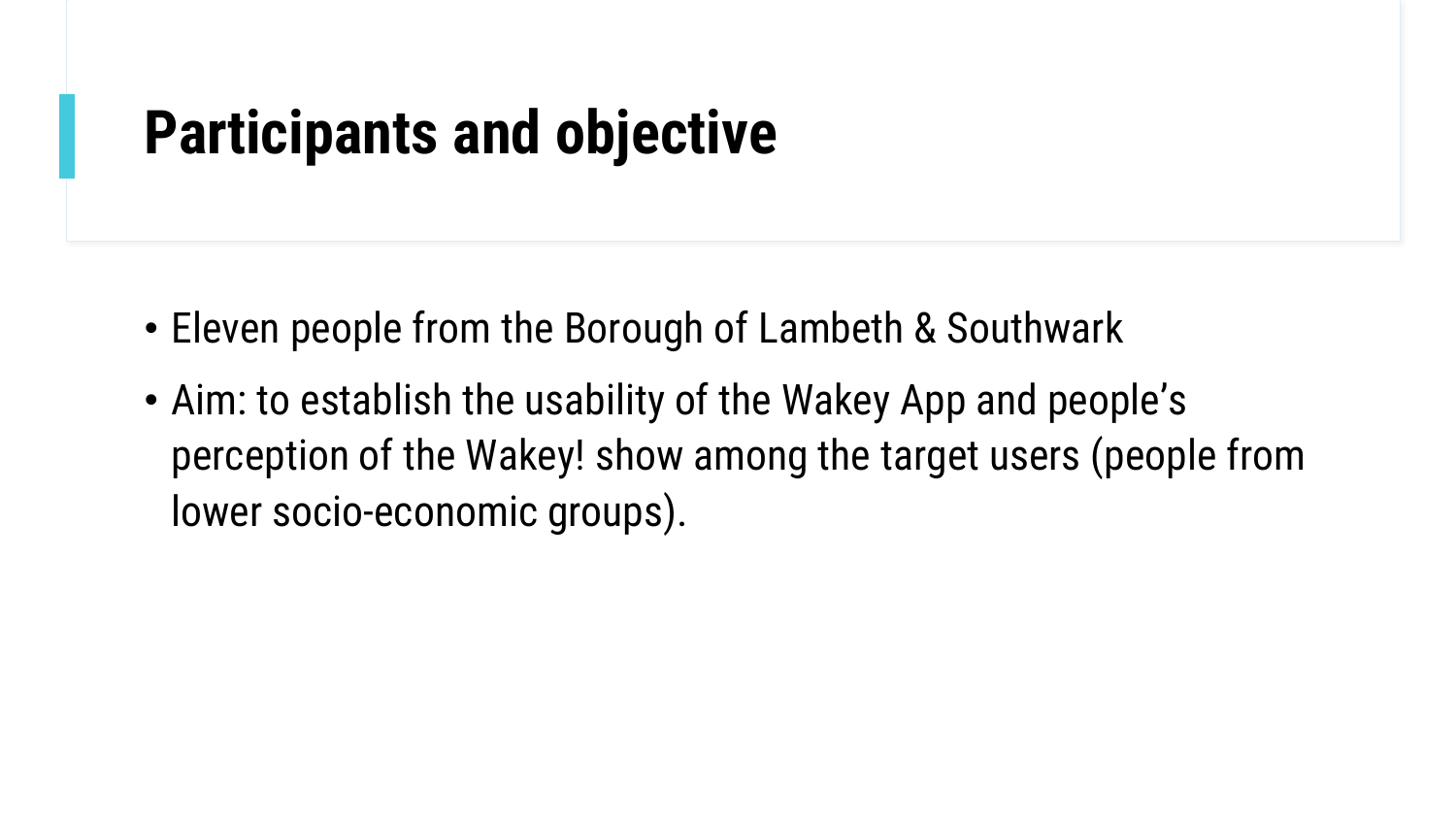# **Findings**

- All participants were happy to share their personal information and answer questions about their wellbeing during onboarding.
- 2/3rd of the participants said they would use the Wakey App.
- Those who said they would not use the app were participants who generally found the style of the show too loud or bright for the morning.
- Half of the participants found it quirky and positive and the other part felt it was too much.
- People either loved or disliked Ginger. The people who objected to Ginger tended to be White British people who weren't comfortable with a drag queen.